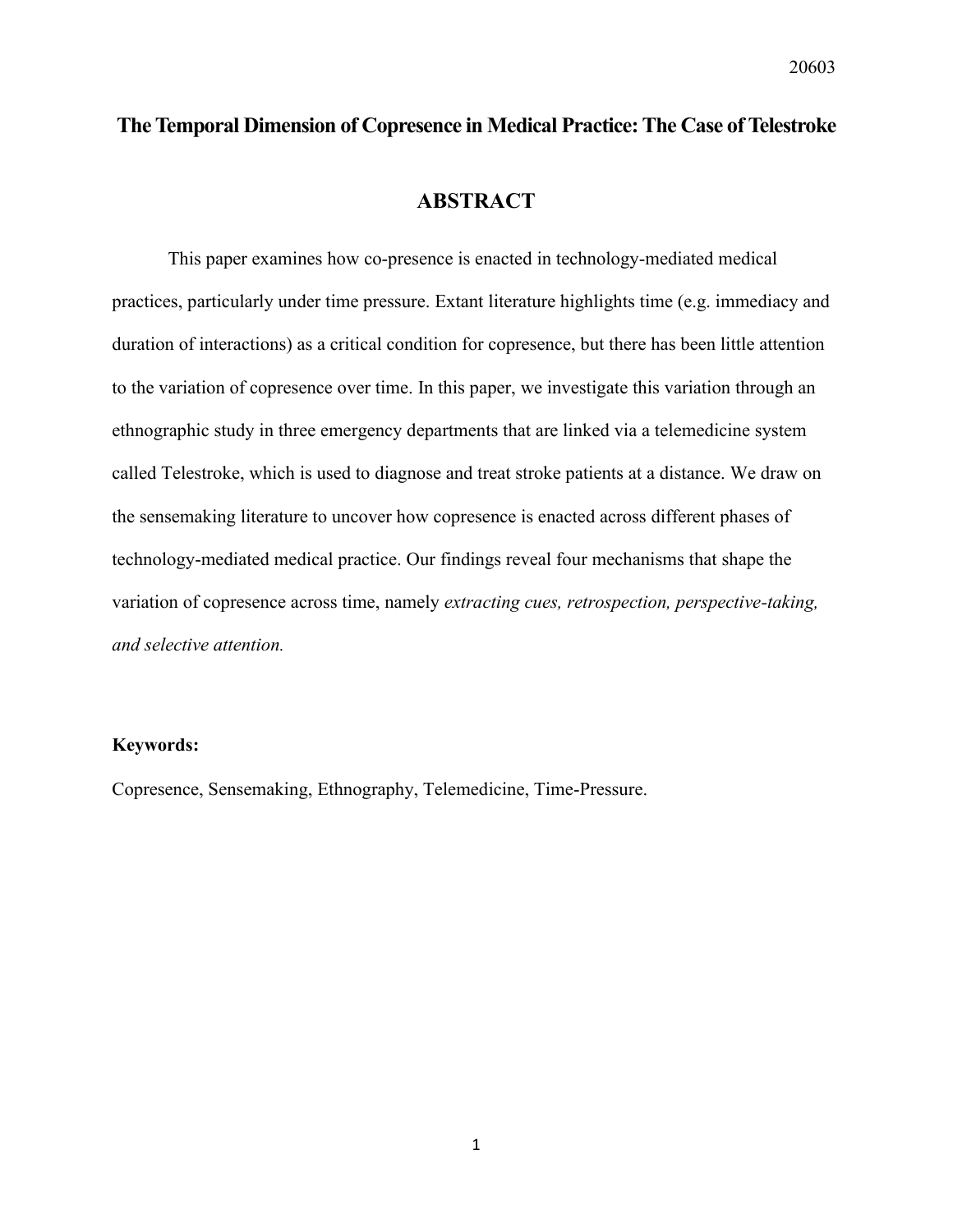# **The Temporal Dimension of Copresence in Medical Practice: The Case of Telestroke Introduction**

The presence of clinicians is often essential throughout the different phases of healthcare delivery, including diagnosis, treatment decision and administration, and patient follow-up. Medical practice commonly requires close interaction and direct contact between healthcare professionals and patients. The projection of a sense of "care" and attention to the wellbeing of the patient is critical (Henderson, 2006). The socio-cognitive process that shapes this requirement has been widely referred to as *copresence,* which is a concept that reflects the general perception of being present in a mediated interaction (Short, Williams, & Christie, 1976).

For the patients, copresence contributes to decreasing the level of anxiety (Liu et al., 2017). For the clinicians, copresence creates a sense of closeness to the patient, which improves the quality of care (Paul et al., 2017). In non-healthcare settings, higher levels of copresence have been shown to lead to enhanced trust (Ou, Pavlou, & Davison, 2014; Srivastava & Chandra, 2018) and higher group performance (Altschuller & Benbunan-Fich, 2010; Yoo & Alavi, 2001).

Attaining these benefits of copresence requires an understanding of the mechanisms that generate it and sustain it over time. However, extant literature has largely investigated copresence at single points in time and did not consider its variation over time. Temporality has been an important element in the theoretical developments of the notion of copresence (Ma & Agarwal, 2007). For example, the duration of mediated interactions and the immediacy of response have been studied as critical factors in attaining copresence (Harrison, 2018). Longer interactions facilitate the flow of information and reduce uncertainty and are, therefore, more conducive to copresence (Srivastava & Chandra, 2018). However, changes in the need for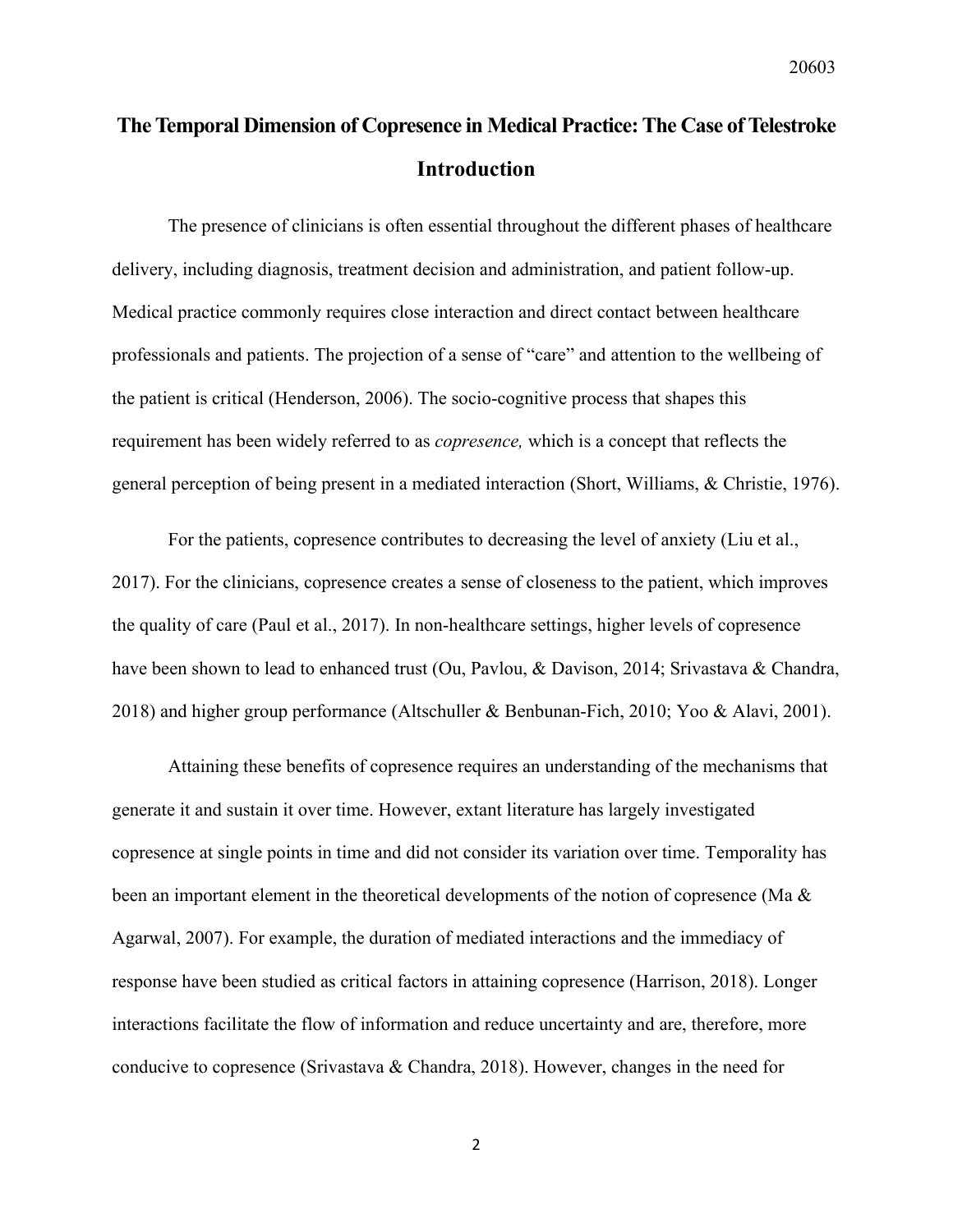copresence over time and in its actual enactment in practice have received little theoretical attention to date. Thus, in this paper, we ask the following question: *what mechanisms influence the variation of copresence in technology-mediated environments?*

To address this question, we draw on an ethnographic study in three emergency departments that collaborate at a distance to treat stroke patients by using a telemedicine system called "Telestroke." This setting offers a revealing case for our research question because the treatment of stroke involves multiple phases. Time is a critical factor for the survival of stroke patients. The time constraints hence make the achievement of copresence in and of itself challenging. We identify four mechanisms that actors use as an approach to vary their level of copresence under time pressure, namely *extracting cues, retrospection, perspective-taking,* and *selective attention*.

### **Literature Review**

Copresence is defined as "the degree of salience of the other person in the interaction and the consequent salience of the interpersonal relationship" (Short et al., 1976; Yoo & Alavi, 2001). In this section, we first provide an overview of the importance of copresence in the context of medical services. Second, we present a review of the literature on the conditions necessary for achieving copresence in distributed work. Finally, we discuss copresence through the lens of sensemaking theory.

#### **Copresence in Distributed Work**

Scholars have been interested in copresence ever since Goffman (1982) coined the term to highlight it as an essential element of social interaction. Although Goffman's conceptualization was intended for face-to-face interactions, Giddens (1984) and Short et al.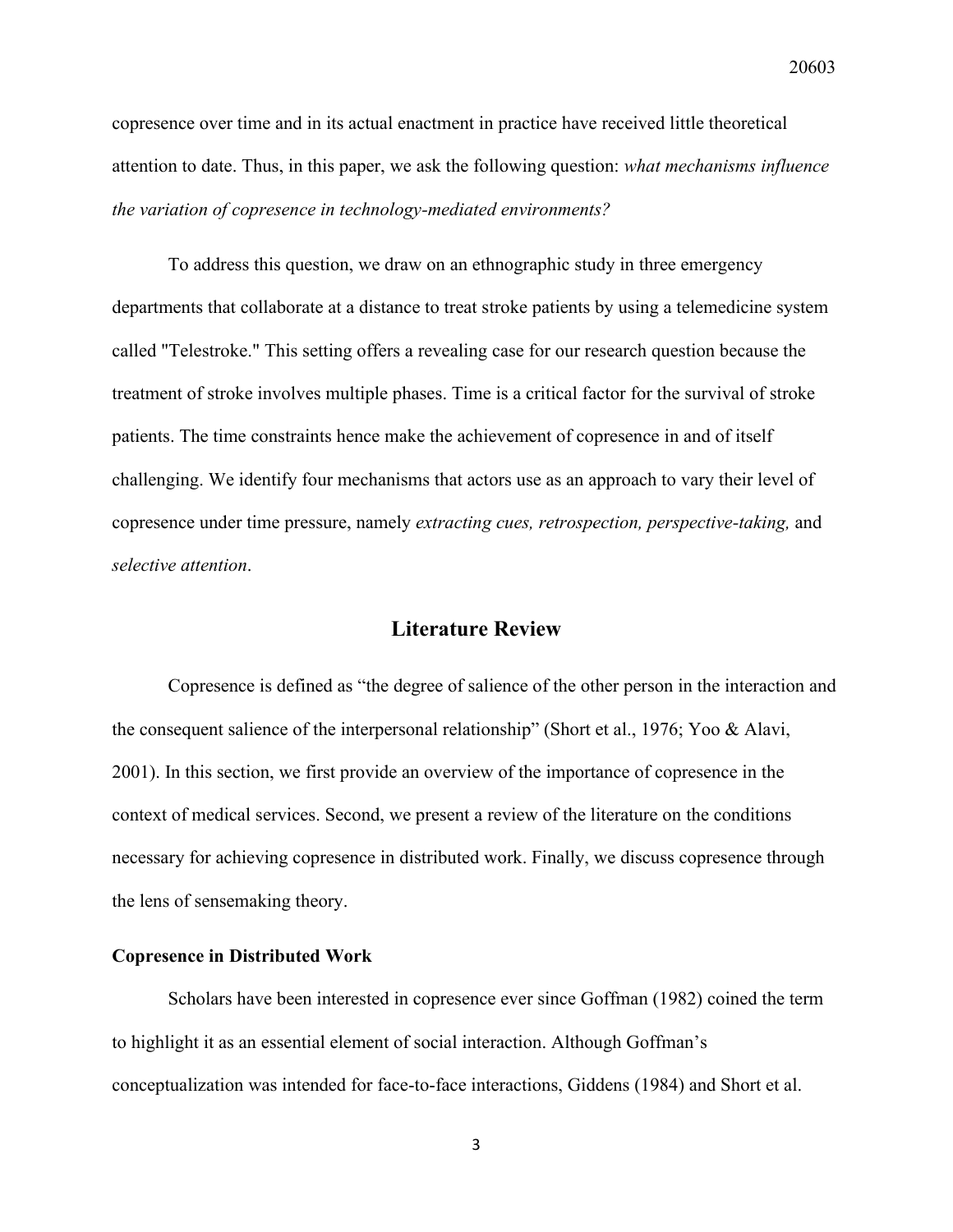(1976) have taken the concept to mediated interactions. In its early development, the operationalization of copresence was focused on human perception and behavior over an interaction medium. Scholars have examined the human perception of an interaction based on their sense of closeness with another person (Al-Natour, Benbasat, & Cenfetelli, 2011), shared experiences (Zhu, Benbasat, & Jiang, 2010), familiarity (Saunders, Rutkowski, Genuchten van, Vogel, & Orrego, 2011), awareness (Huang, Hong, & Burtch, 2016), identity (Sia, Tan, & Wei, 2002), and openness (Hess, Fuller, & Campbell, 2009).

Research on copresence has evolved along with the ICT's capabilities that can enhance mediated communication. Earlier studies examined a communication medium's capability to facilitate the "perception of being in the same place" and compared the use of mail and telephone as mediums of copresence (Straub, 1994). The focus in these studies has been on the "sense of closeness" felt through the communication medium (O'Leary, Wilson, & Metiu, 2012). With further advancements in ICTs, the conceptualization of copresence evolved from being a mere perception of closeness to an attribute of technology that creates and enhances the sense of being with the other person (Saunders et al., 2011). This evolution of the construct resulted in the operationalization of copresence as a continuum that ranges from low (low communication cues) to high (virtual world technologies) (Animesh, Pinsonneault, Yang, & Oh, 2011; Nah, Eschenbrenner, & DeWester, 2011), where the full level of copresence can only be achieved in face-to-face interaction (Seymour, Riemer, & Kay, 2018). Therefore, recent literature incorporates social and technical aspects as dimensions of copresence (Davis, Murphy, Owens, Khazanchi, & Zigurs, 2009).

Although copresence is important for distributed work performance (Altschuller & Benbunan-Fich, 2010), studies on distributed group performance show that not all activities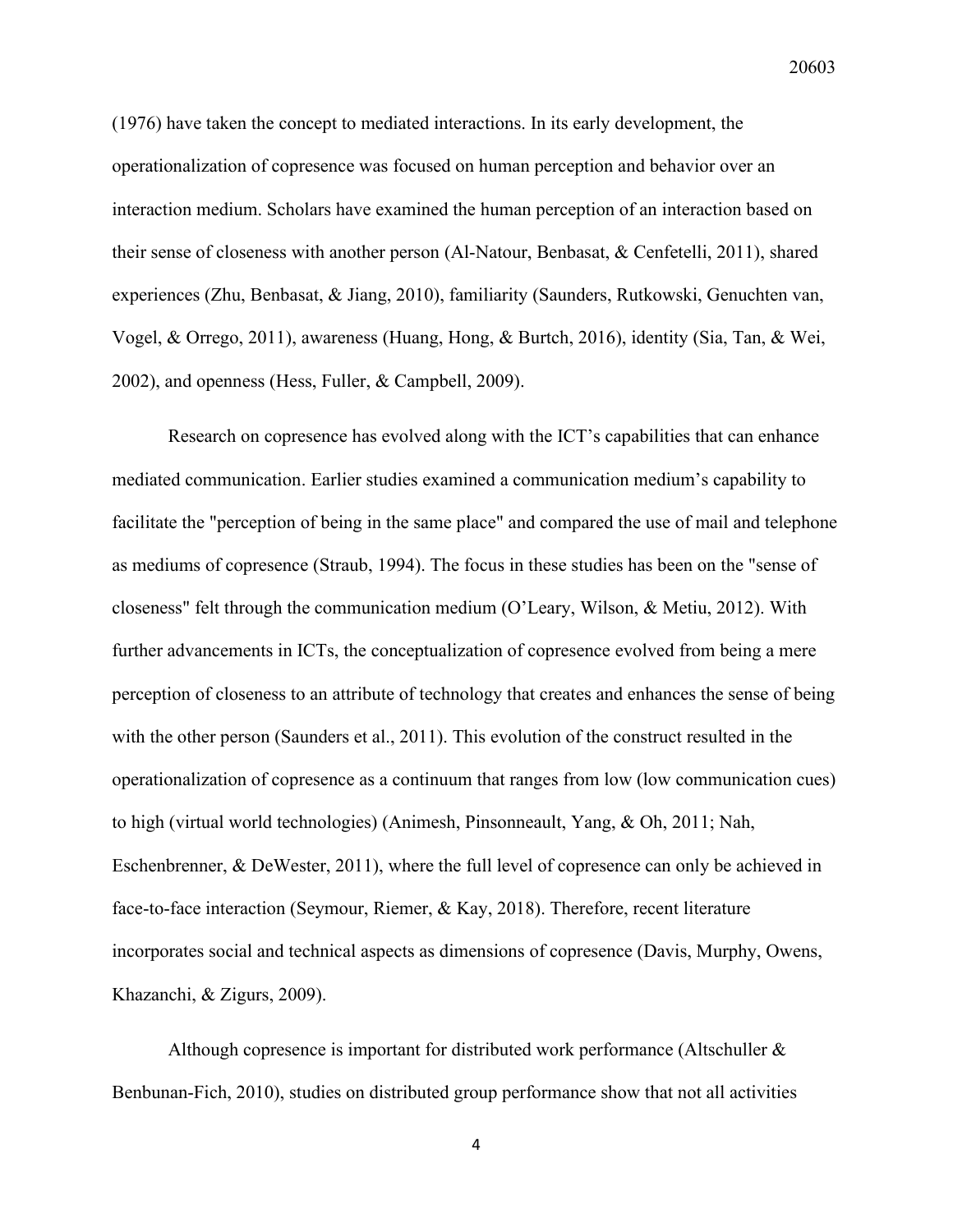require a high level of copresence (Rice, 1992). For instance, task-oriented activities such as problem-solving tasks require less copresence than human-oriented activities such as consultation and shared decision making (Miranda & Saunders, 2003). However, studies examining human-machine interactions reveal that humans can react to a machine in ways that are similar to human interaction. Specifically, integrating artificial intelligence technologies (e.g., Amazon's Alexa or Apple's Siri) can convey a sense of realism of the interaction similar in some aspects to that experienced with other human beings (Hess et al., 2009; Seymour et al., 2018), which can induce high levels of copresence.

Other studies have examined the phenomenon beyond technological capabilities and human perception, and instead, focused on the process of communication. Reciprocal exchange of information is shown to have a significant effect on copresence (Miranda & Saunders, 2003; Ou et al., 2014) because of its effect on decreasing uncertainty (Srivastava & Chandra, 2018) (Srivastava and Chandra 2018), and increasing the familiarity of participants (Saunders et al., 2011).

#### **The Temporal Dimension of Copresence**

Of particular importance to our study is the effect of time on copresence. Time has been shown to be a critical element for the development of copresence. In particular, studies of virtual worlds have found that interaction duration, frequency, and response time decrease uncertainty and enhance familiarity with the surrounding environment (Animesh et al., 2011; Nah et al., 2011; Saunders et al., 2011), which increases the sense of the presence of others, particularly in conditions of anonymous interactions (Schultze, 2010; Schultze & Orlikowski, 2010). However, in business-related contexts such as e-commerce (Pavlou, Liang, & Xue, 2007; Suh & Lee, 2005)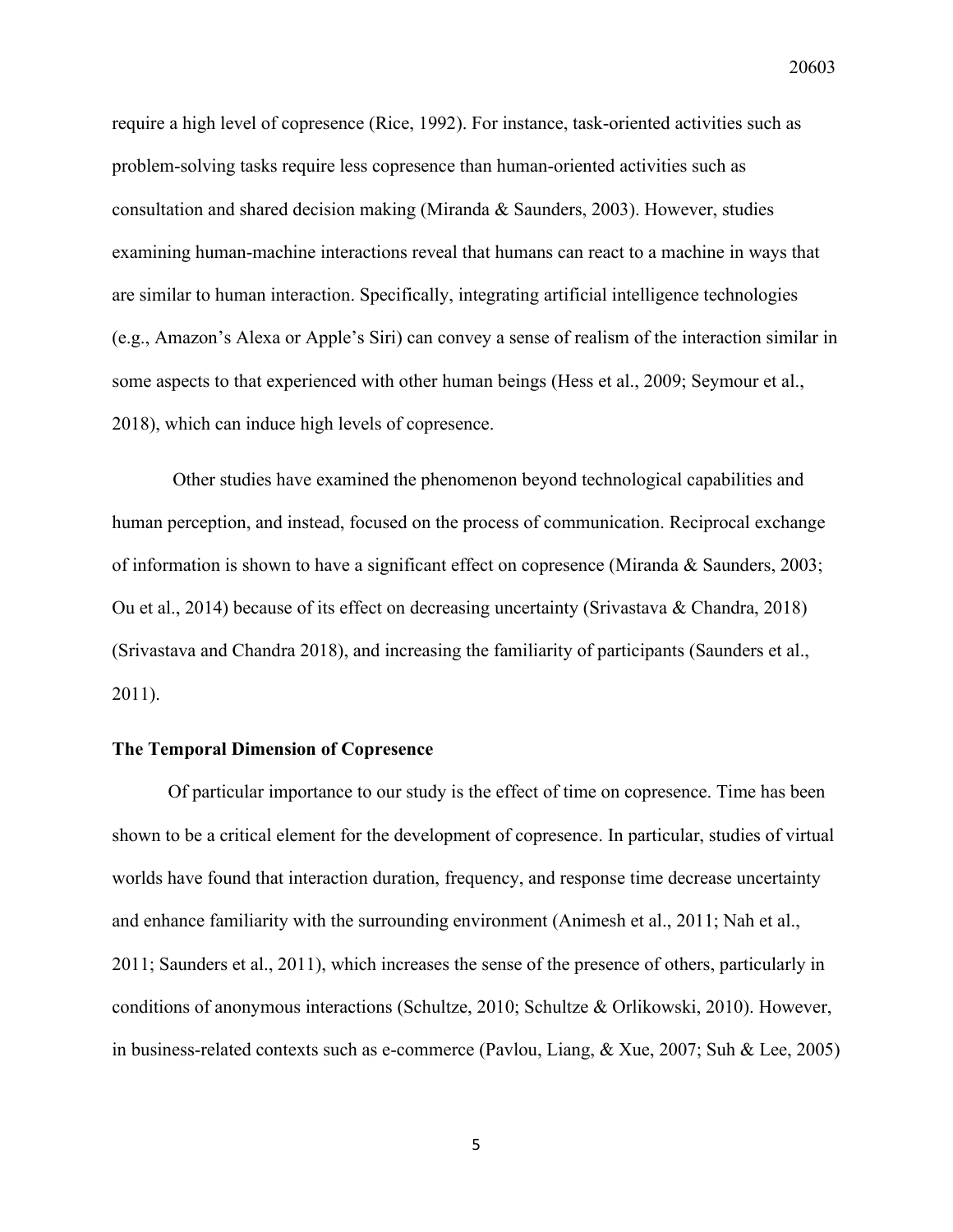and virtual work meetings, those conditions may or may not withhold depending on the associated tasks (Ma & Agarwal, 2007; Miranda & Saunders, 2003).

Scholars have studied the effect of duration on perceived presence. For instance, Miranda and Saunders (2003) conducted an experiment that investigated copresence under time constraints. Their results indicated that time is critical for sharing in-depth information that supports copresence in virtual meetings. This is consistent with experiments conducted in health management literature, where the interaction duration affected the process of copresence over time, in which defining an adequate interaction length to each patient position copresence as a timesensitive phenomenon (Finfgeld-Connett, 2006; Zyblock, 2010).

#### **Copresence in Medical Practice**

The concept of copresence is widely used in the medical and nursing literature. That is because the provision of focused care often requires direct interactions between the medical personnel and the patients. Clinical practice requires face to face interactions since both diagnosis and treatment include engagement with patients, touching, and attending to personal needs (Kim et al., 2019). But with the increased use of technology-mediated interactions in medical practice, the need for presence extended beyond the constraints of the immediate space (Finfgeld-Connett, 2006).

Studies have shown that copresence in medical practice depends on the duration of interaction and time spent building psychological closeness that compensates for the absence of physical co-location (Zyblock, 2010). However, in medical emergencies, teams that form for the delivery of healthcare tend to be ad hoc and assembled on a temporary basis, which limits the capacity to build copresence. Since familiarity and interaction durations are nearly absence in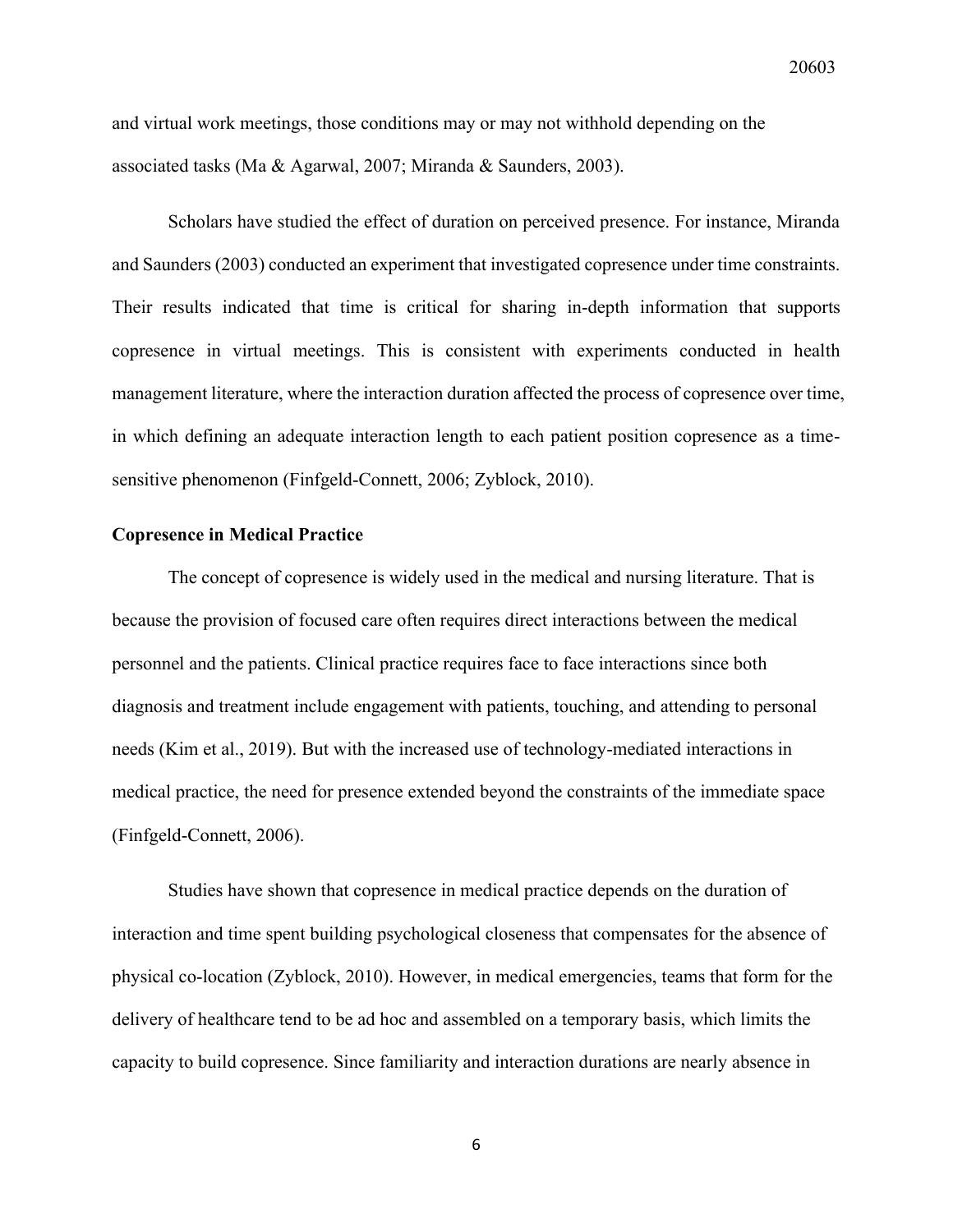emergency settings, healthcare literature called for attention to examine copresence in such environments (Barrett, 2017).

#### **Sensemaking Approach to Copresence in Extreme Environments**

At the heart of the care delivery process is the ability to make sense of medical conditions in the face of uncertainty. Patients present with symptoms that may have different interpretations at the same time, which increases the ambiguity of medical cases that fall under the same category. Any communication breakdown between the medical staff can lead to a deterioration of the patient's conditions (Leape & Berwick, 2005). Therefore, sensemaking is used as a theoretical lens to bind communication and reduce clinical uncertainty (Manojlovich, 2010).

Saunders et al. (2011) argue that actors can perform a set of activities on platforms by using technological tools to increase familiarity and therefore increase the sense of copresence. Specifically, when people are familiar with each other, their cognitive states shape the sensemaking models of the other members who are interacting virtually and help in providing cues during uncertain situations (Srivastava & Chandra, 2018). Therefore, attention to the processes of sensemaking is critical for understanding copresence.

Sensemaking is "a social process in which organizational members interpret their environment through interactions with others, constructing accounts that allow them to comprehend the world and act collectively" (Maitlis, 2005; Weick, 1995). Weick (1995) suggests that sensemaking is a structured process of reducing ambiguity and uncertainty while making decisions. The process is characterized by seven unique properties, which include the sensemaker's capacity for retrospection, cue extraction, dealing with plausibility, the social and ongoing nature of the sensemaking process, as well as the willingness to create and enact one's identity (the capacity for sensemaking) (Weick, 1988).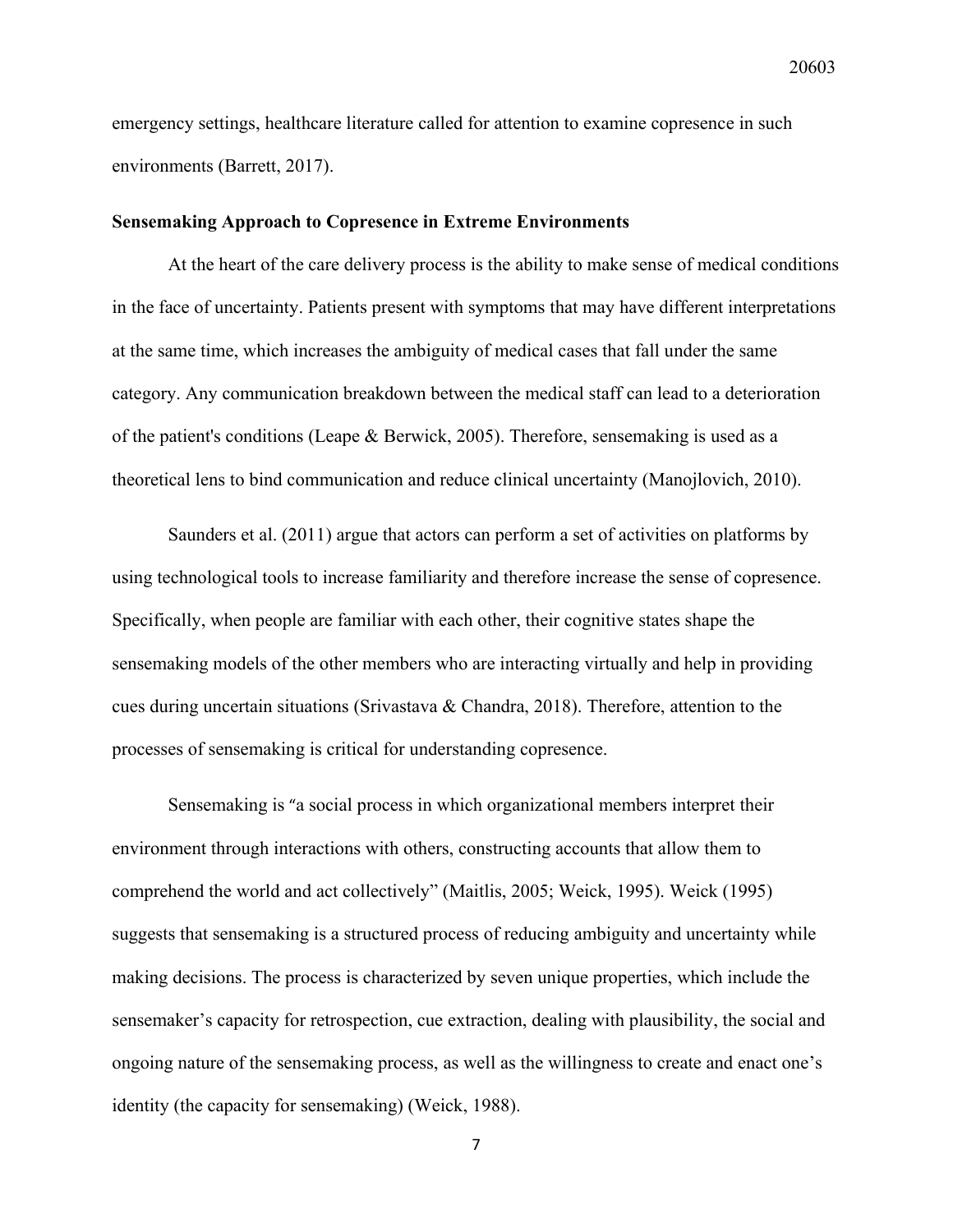However, in distributed work, these properties of sensemaking are challenged by physical distance. In this context, extracting cues is limited to what the technology enables (Griffith, 1999). For example, if technology capability includes a 360º view of an environment, the cues extracted will be richer than a limited range camera. Additionally, sensemaking through verbal communication depends greatly on information shared between participants. Sensemaking in distributed work is, therefore, an action-driven process that is guided by collective actions that are mediated through technology.

#### **Research Design and Methods**

To achieve our research objectives, we conducted an ethnographic study since ethnography enables the researcher to become immersed in a culture and directly observe its practices (Maanen, 1979). We followed the semiotic school of ethnography, seeking to develop "thick descriptions" of the research field (Myers, 1999). This paper reports on a total of 16 months of direct engagement with the research site.

#### **Research Site**

Our research site is a group of medical institutions that jointly use a Telestroke system in their Emergency Departments. Telestroke is a telemedicine system that uses a "Hub and Spoke" model in which small hospitals (spokes) are connected to a specialized neuroscience hospital (hub) through a customized system. In Telestroke systems, spokes typically lack neurologists who are specialized in diagnosing and treating acute stroke patients. The hub provides neurologists who can diagnose stroke patients and suggest treatments through the videoconferencing system (Levine & Gorman, 1999). The system helps save critical time so that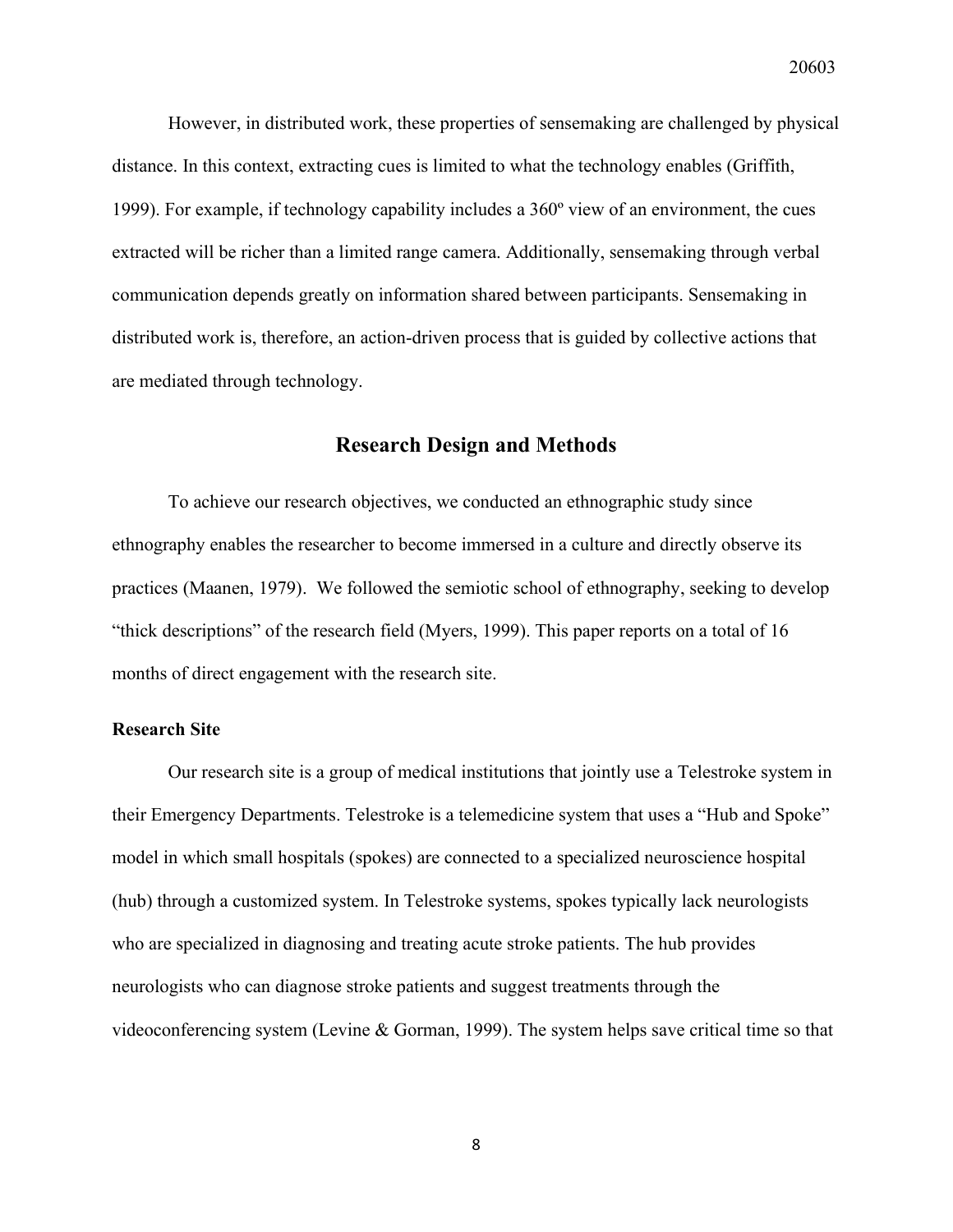patients do not have to be transferred to the hub hospital or other medical institutions unless necessary (Wang et al., 2003).

Ischemic stroke is a sudden and unexpected stroke. It is a condition in which reduced blood flow to the brain results in the death of millions of brain cells with every minute that passes. Clinicians have a short "door-to-needle" time which is subjective to time of symptoms, to conduct a complex set of clinical processes involving multiple disciplines, including triage, diagnosis, decision making, and treatment administration, all of which can change with the evolving state of the patient (Hacke et al., 1995). The severity of stroke can be measured by the National Institute Health Stroke Scale (NIHSS)<sup>1</sup>. To objectively quantify the physical impairment caused by a stroke. Treatment often includes the administration of tissue plasminogen activator (tPA), a clot-busting drug that can greatly reduce the probability of developing a disability as a result of the stroke when given within three hours of symptoms onset.

However, the trade-off of this medication is that there is a chance of causing brain bleeding. Therefore, a neurologist must diagnose the type of stroke and assess its severity to decide whether to give rPA and calculate the appropriate dosage. This decision-making process depends on several factors, including the CT image interpretation, NIHSS score to assess the severity, and other patient-related data such as age, weight, and medical history. Other medications may include Aspirin, and patients are transferred to the inpatient ward (Albers et al., 2000).

<sup>1</sup> . National Institute of Health Stroke Scale (NIHSS) is a tool to aid in stroke assessment. Details are discussed in the appendix.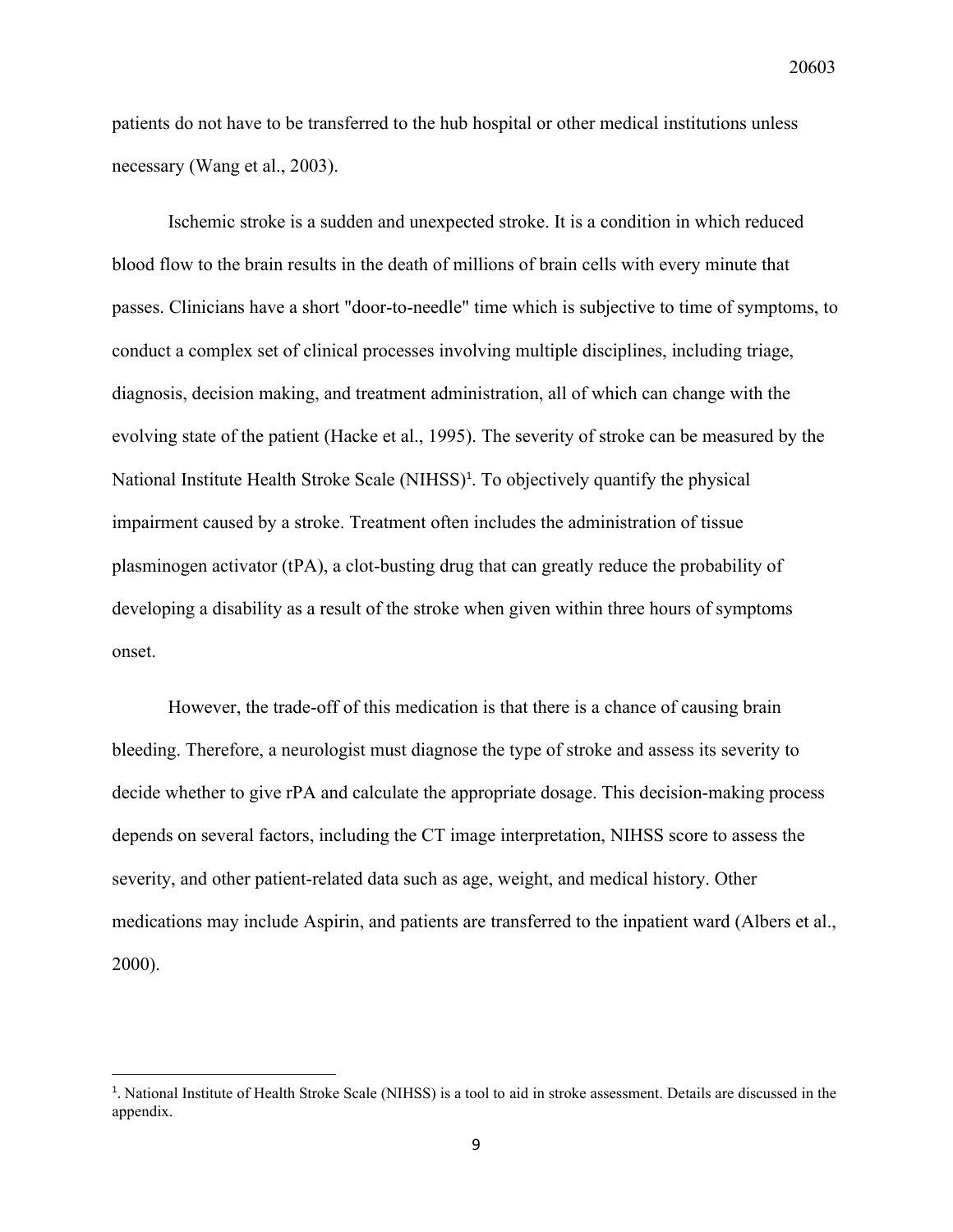#### **The Telestroke system**

The Telestroke system comprises different clinical actors who belong to the hub and two spokes. The hub consists of neurologists and neurology registrars (also called fellows in the U.S.) who have to provide the diagnosis based on information provided by actors in the spoke. The actors on the spoke include ER Physicians, Radiologists, Stroke Nurses, ER Nurses, and Radiology Technicians who are present with the patient and are able to collect cues and information about the patient to facilitate prompt and accurate diagnosis. These actors collaborate to enable distant diagnoses and treatments of acute stroke patients who arrive at the spoke hospitals.

In late 2011, the hub initiated the project with one of the spokes and completely implemented it in the two spokes by 2013. The system in the hub is an installed software that is positioned in the neurology staff's office with an additional monitor. The system in the spoke side is located in the Accident and Emergency (A&E) Department in a room called "Resuscitation Area," the area hosts many beds so that stroke patients can be placed near the Telestroke. The system is installed on a Computer on Wheels (COW), and each spoke has two Telestroke COWs in case of multiple cases arriving at the same time. The videoconferencing capability is based on a one-way video communication in which neurologists can see patients but not vice versa.

We chose a Telestroke system for several reasons. First, Telestroke is situated in an emergency department, which is a setting that requires fast and highly reliable responses. Second, since it is a medical environment, copresence becomes a vital requirement in the process of diagnosis and treatment. Third, it connects several different organizations, including generalist hospitals and a specialized neuroscience institute. This presents opportunities for studying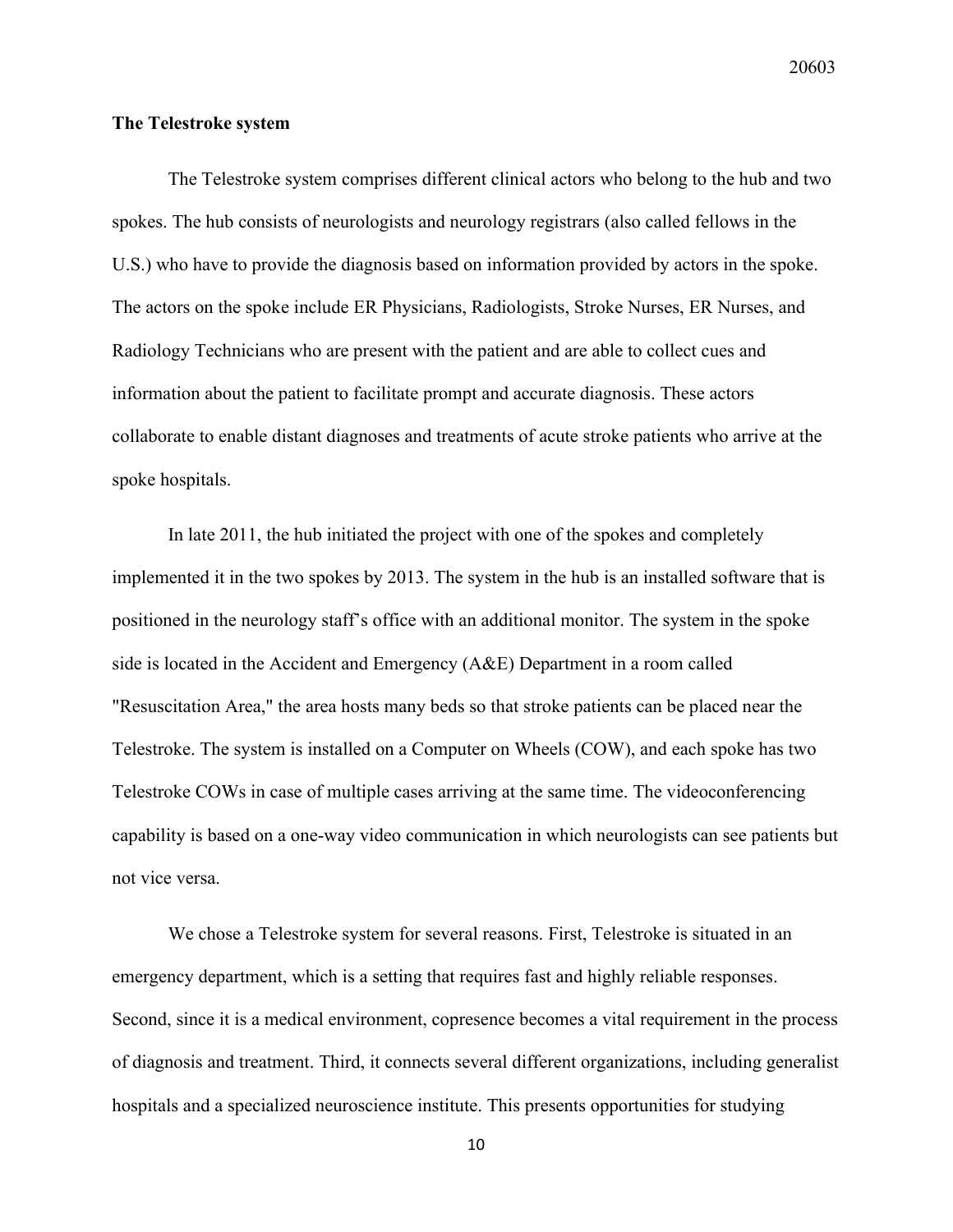copresence, considering the unfamiliarity of actors with others in different organizations. Additionally, it allows us to study the role of technology in facilitating copresence. Finally, in stroke treatments, the short door-to-needle time puts the actors under significant time pressure. For all these reasons, the site was considered an exemplar for our research question.

#### **Data Collection**

We leveraged multiple data sources to enhance the richness and the interpretability of our findings (Venkatesh, Brown, & Bala, 2013). These data sources include direct observations, shadowing, archival data (e.g. news articles), and semi-structured interviews in the three institutions.

**Observations and Shadowing:** At the beginning of the study, the first author conducted observations in the hub, i.e., where the neurologists worked. This enabled us to gain an understanding of the practices of Neurologists in the hub during their use of Telestroke. The first author started observations in one of the spoke hospitals and later shadowed stroke nurses throughout the entire Telestroke workflow. Whenever there is a possible stroke case, the first author would be informed to head to the center to shadow the case. An average number of 30 cases per month were conducted using Telestroke. In total, we observed 32 complete stroke cases.

While conducting the observations, the first author did not participate in any of the stroke treatment activities; rather, she observed, took notes, and reflected on the situated actions and interactions of the actors. When she observed events that were unusual or surprising, she spoke to the stroke nurses after the case is finished to ask their interpretations of those events.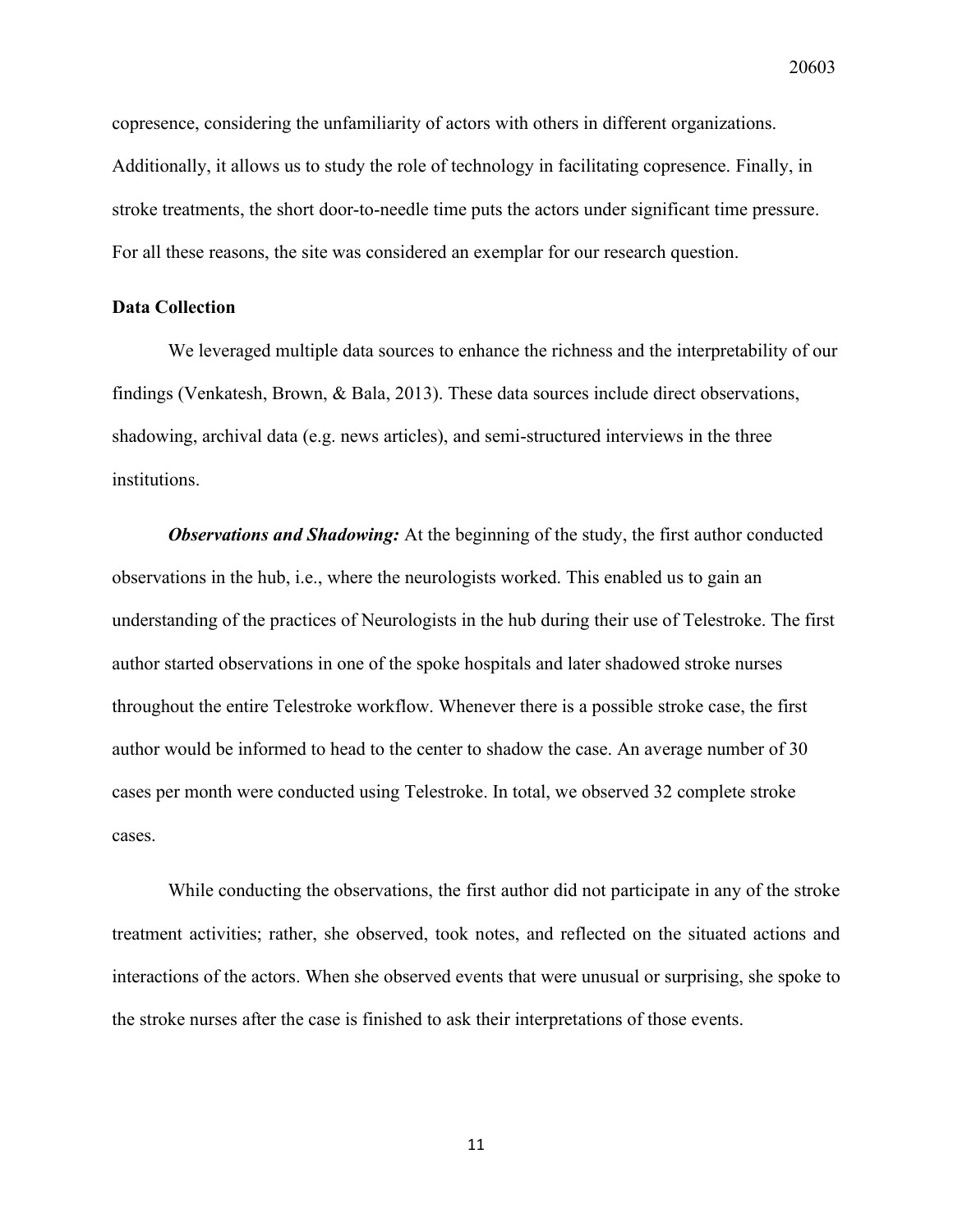*Semi-Structured Interviews:* Interviews took place in the three hospitals after completing observations in the hub, and the first spoke. This enabled us to build our interviews on the understanding we had gained of the workflow in both sides of the Telestroke system, and on the theoretical ideas we had concurrently developed. First, we established an initial interview protocol that was based on initial observations. The questions were centered on the following topics: clinical workflow and organizational routines, collaboration within and across sites, interruptions and unexpected events, and organizational changes. We frequently revisited the questions and modified them based on the constructs emerging as we compare observations and interviews. Consent forms were signed before each interview to allow for an audio recording of the conversation. The records were later transcribed and prepared for analysis. By the end of the study, we completed 30 interviews across the three emergency departments.

A few key informants, which include Stroke Nurses, ER Physicians, and Neurologists, were interviewed. Snowball sampling was conducted after interviews with key informants. These medical informants were sometimes difficult to interview due to time availability; they often had medical emergencies they had to attend to, and thus time with them might have to be cut short. The sampling of patients for interviews was also challenging. We had to identify patients who were mentally aware and conscious during the Telestroke process, and most importantly, who could speak coherently. This limited the possible sample of patients, and thus, we were only able to interview three patients.

*Meetings:* We gained access to four of the quarterly meetings between the three institutions. In each meeting, participants include senior position holders of nurses and physicians from each institution alongside emergency department managers. The content of the meetings includes discussing issues each institution faced from the perspective of different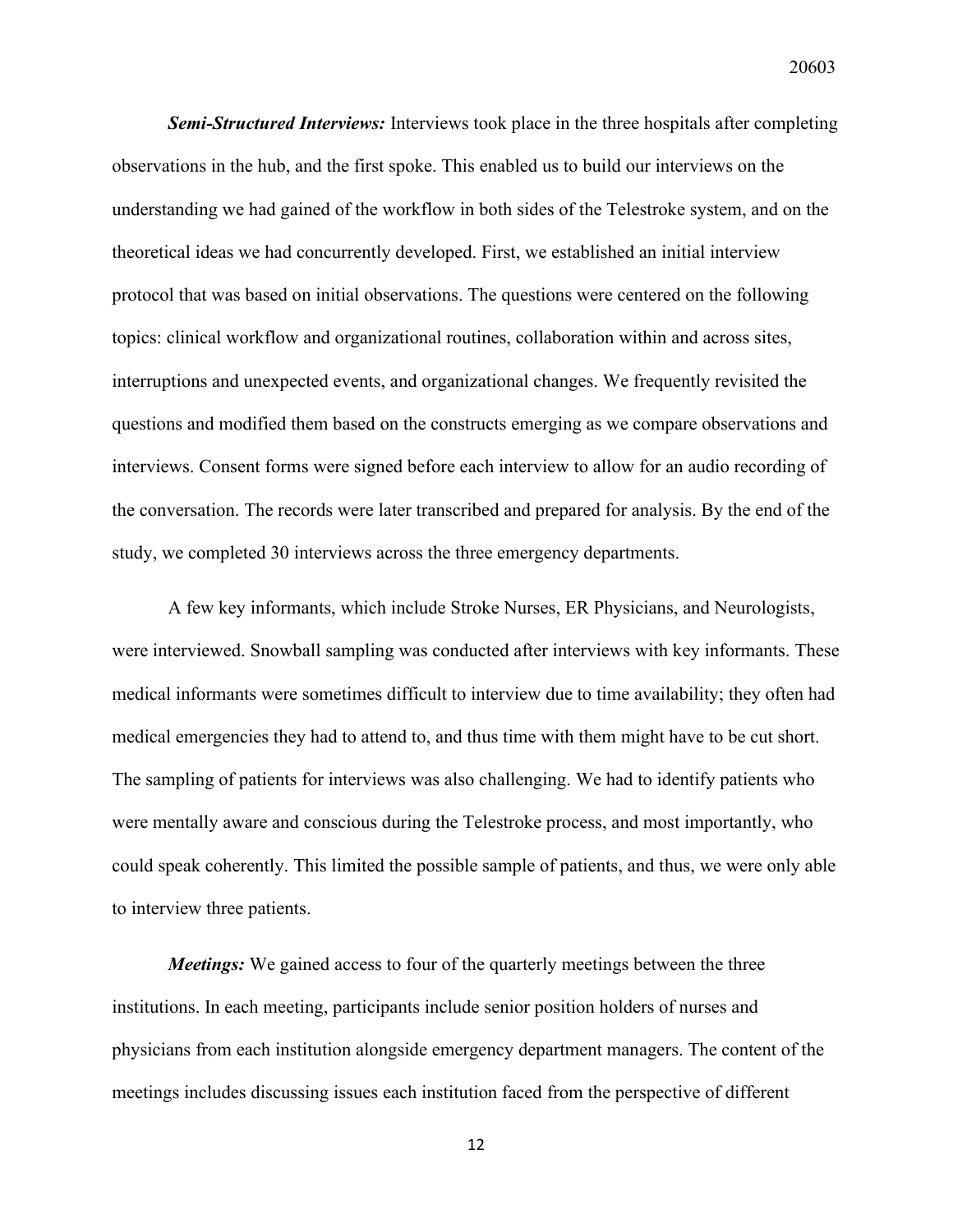actors, solutions are discussed, and decisions are made to be implemented by relevant individuals. We have notes for each meeting.

*Archival Data:* We collected relevant reports and manuals to track changes in practices and routines systematically. These documents include working routing routines, treatment protocols, and targeted time for each process. We also have 25 news articles that impacted established routines, such as cyber-attacks, privacy concerns, and internet cuts on the national healthcare systems, that provided a broader perspective from the environment surrounding Telestroke.

#### **Data Analysis**

We took an interpretive approach to the analysis of our data (Maanen, 1979). Our analysis was done in two phases: In the first phase, we identified the processes of Telestroke and interactions between the actors across sites. In the second phase, our analysis followed an iterative process between the data and literature to identify key constructs that reflect the variation of copresence over time.

*Phase 1:* Since we adopt a stream of research that identifies copresence as a capacity for actions (Schultze, 2010; Schultze & Orlikowski, 2010), we sought to identify the phases of Telestroke processes and practices enacted by actors from the hub and the spokes. To do so, we analyzed the observation notes and interviews to identify the processes enacted in each site.

**Phase 2:** We followed (Corbin & Strauss, 1990)'s grounded theory approach to identify emerging themes (Table 1) inductively. By iterating between the data and literature, and then matching the codes with activities found in the first phase of analysis (Saldaña, 2015). This helped us identify variations in copresence in each phase.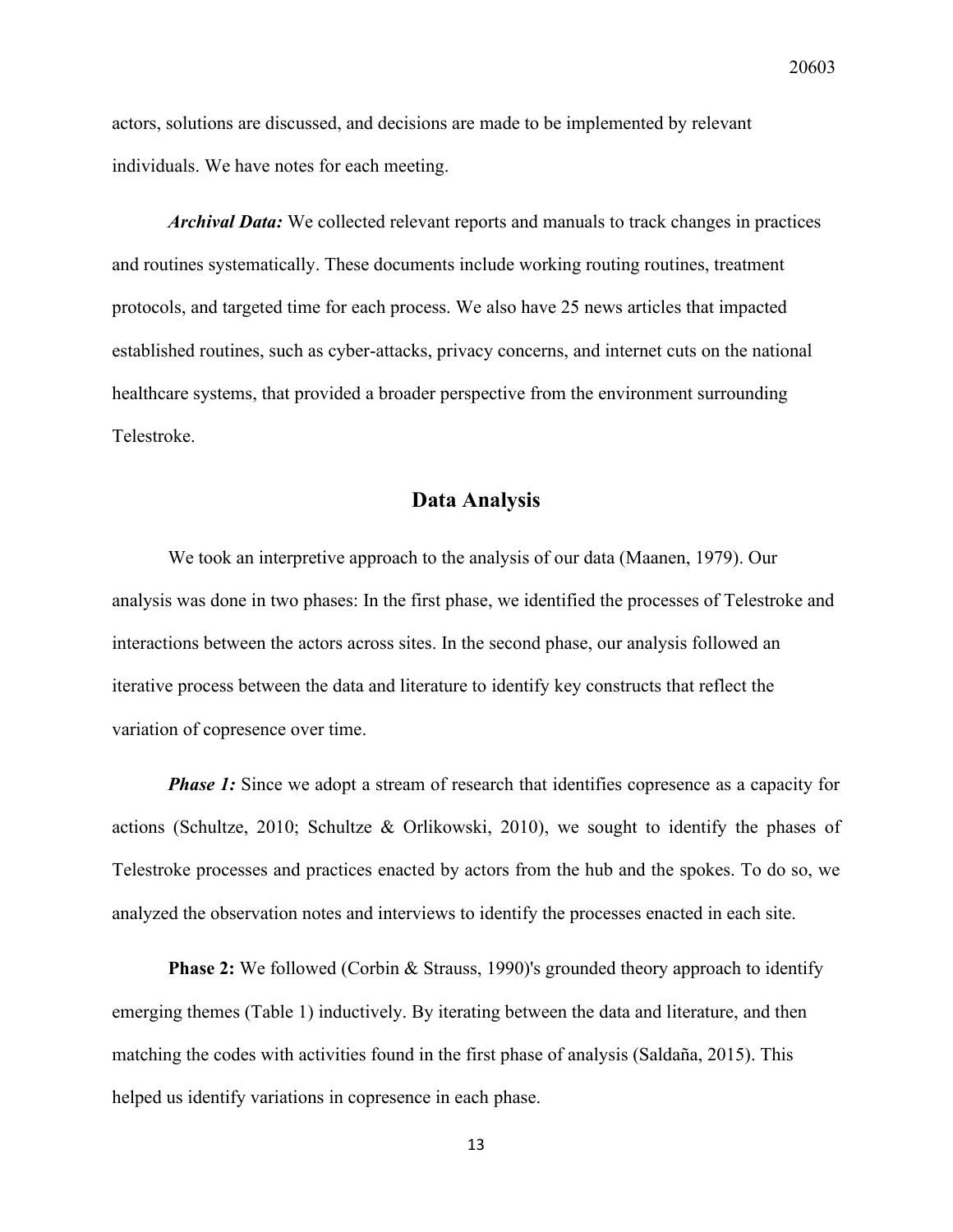------------------------------------------

Insert Table 1 about here

-------------------------------------------

## **Findings**

Our analysis reveals variations in the interactions between the hub and the spokes, which have different copresence requirements. In the first section, we identify the phases and interactions on Telestroke between the hub and spokes.

#### **Telestroke Processes and Interactions**

We identified four main phases that make up the stroke diagnosis to treatment workflow and how Telestroke operates (Figure 1). Briefly, the process involves an initial assessment, interpretation of medical data, teleconsultation, and informed decision. During the initial assessment, the ER team in the spoke (who is with the patient with potential stroke) will perform a CT scan on the patient. The neurologists at the hub will receive the notification to standby and operate Telestroke on their side. At this point, neurologists obtain basic information about the patient on the phone from the ER Physician about the presented symptoms. The actors involved in the interaction in this phase on Telestroke are a neurologist and an ER physician.

> ------------------------------------------ Insert Figure 1 about here

-------------------------------------------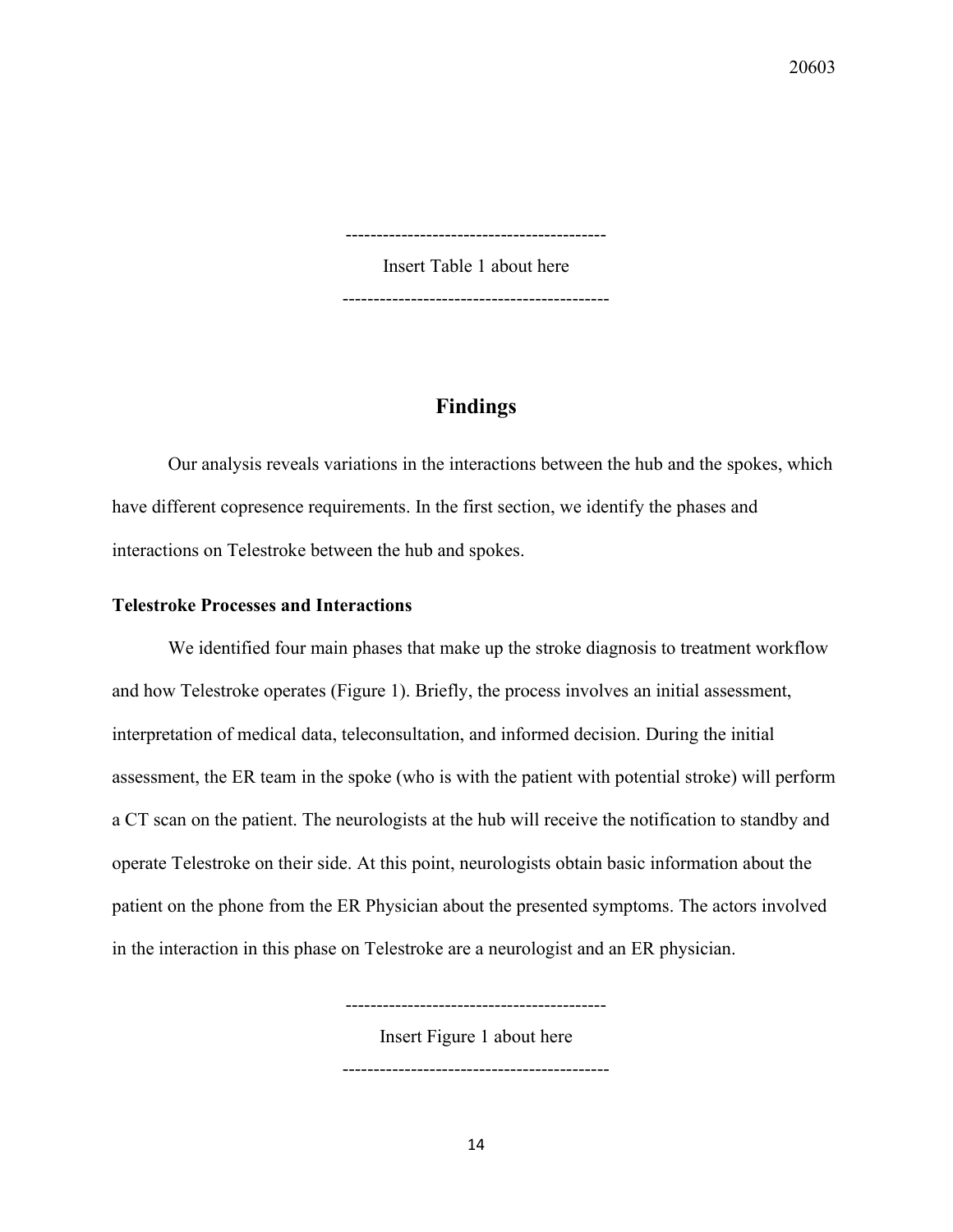The second phase involves the transmission of CT images to Telestroke by the radiographers at the spokes. Once neurologists get the brain images, they can begin interpreting the given information to diagnose whether there is a stroke or not. Due to clinical complexities, the images may not be clear. They may require the co-interpretation by the radiologists, neurologists, and ER physicians.

If the result of the interpretation phase indicates bleeding in the patient brain, the patient may need to be transferred to another facility for a surgery. However, if the brain image does not reveal bleeding, the neurologist initiates the Telestroke teleconsultation. In this phase, the interaction between the hub and spoke intensifies as neurologists seek more information to diagnose the type of stroke the patient experiencing. Hence, extraction of physical cues is needed to reduce clinical uncertainty.

Stroke assessment is done through NIHSS, which is a tool that objectively quantifies muscle impairment caused by strokes (an example is shown in the appendix). Neurologists at the hub extract physical cues through video by assessing patients' arms, legs, and facial movements and speech abilities. This is done with stroke nurses' assistance at the spoke, who act as a proxy to assist and convey relevant assessment. The interaction in this phase involves neurologists, ER physicians, patients, stroke nurses, and occasionally senior neurologists.

Determining the type and severity of stroke is critical for deciding what treatment and dosage to administer. As described in the methods section, medication includes TPA, which is a blood clot-busting medicine with an associated risk of brain bleeding. Thus, if deemed appropriate, the patient or their family's consent is needed prior to TPA administration.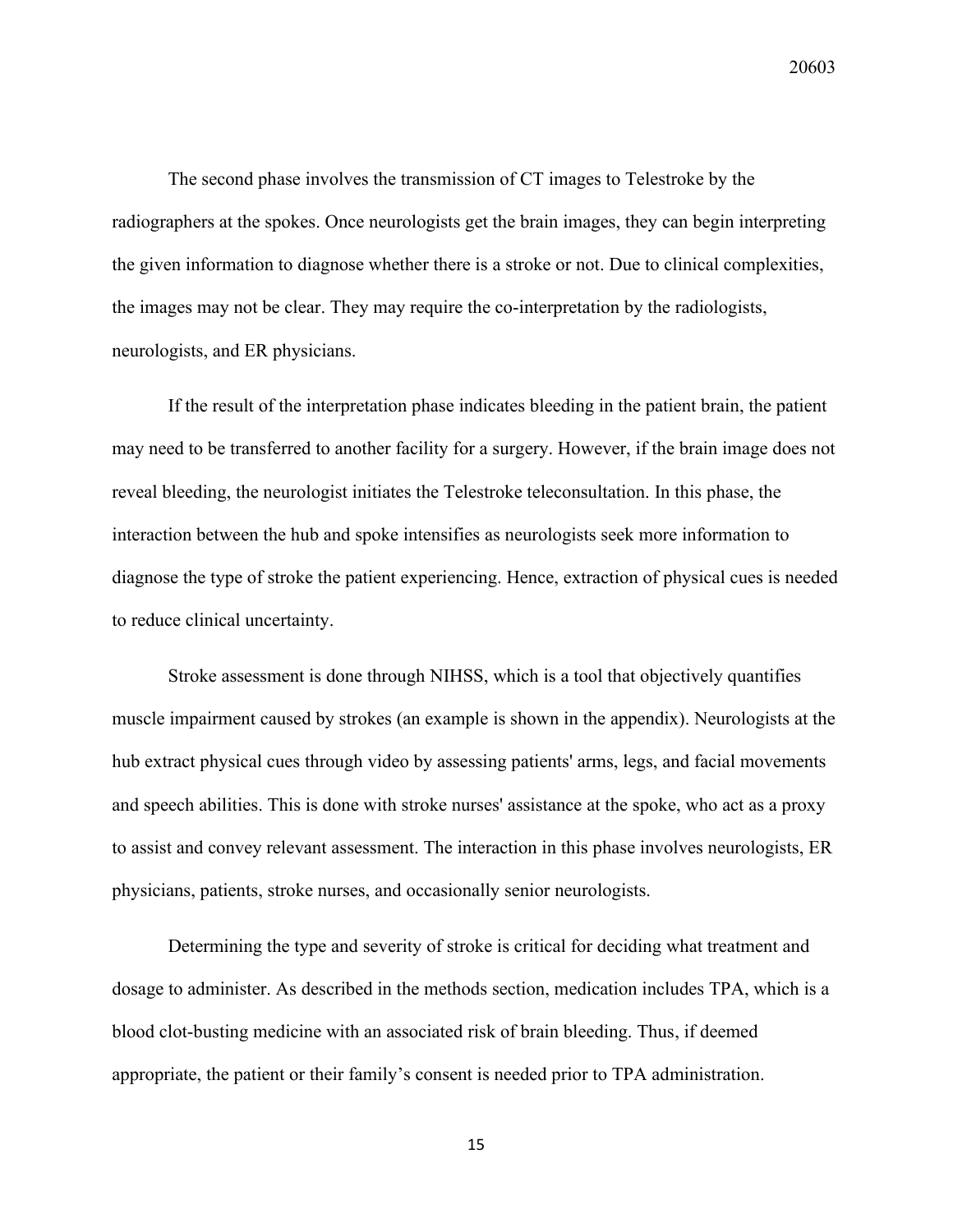Therefore, in the final process of Telestroke, neurologists at the hub communicate their decision of medication to ER physicians and relevant dosage to be given. Depending on stroke severity, the clinicians may continue using Telestroke to follow up with the medication administration process to modify the dosage if needed. Interactions in this phase involve neurologists and ER physicians.

#### **Variations of Copresence**

Results reveal the variation in the levels of copresence needed across the phases of care in Telestroke (Table 2). In the initial assessment phase, interactions between the hub and spokes include verbal communication of patient's information, such as age, time of ED arrival, and time of stroke symptoms (time of onset). Our data indicates minimum copresence needed for such activities. Therefore, we categorize this phase as low-intensity copresence.

> ------------------------------------------ Insert Table 2 about here -------------------------------------------

In the second phase, a CT scan of the patient's brain is taken at the spoke. However, the brain images can be ambiguous and require collaborations between the radiologist and the neurologist. Observations at the hub revealed that there were interactions that occurred outside of Telestroke's system to make up for the absence of physical presence. Neurologists leveraged multiple channels to acquire more clinical information, such as the medical history of previous strokes, to reduce clinical uncertainty. For instance, neurologists use their personal phones to text or call radiologists to consult them on the CT scan results. Another example of such actions is highlighted in Figure 2.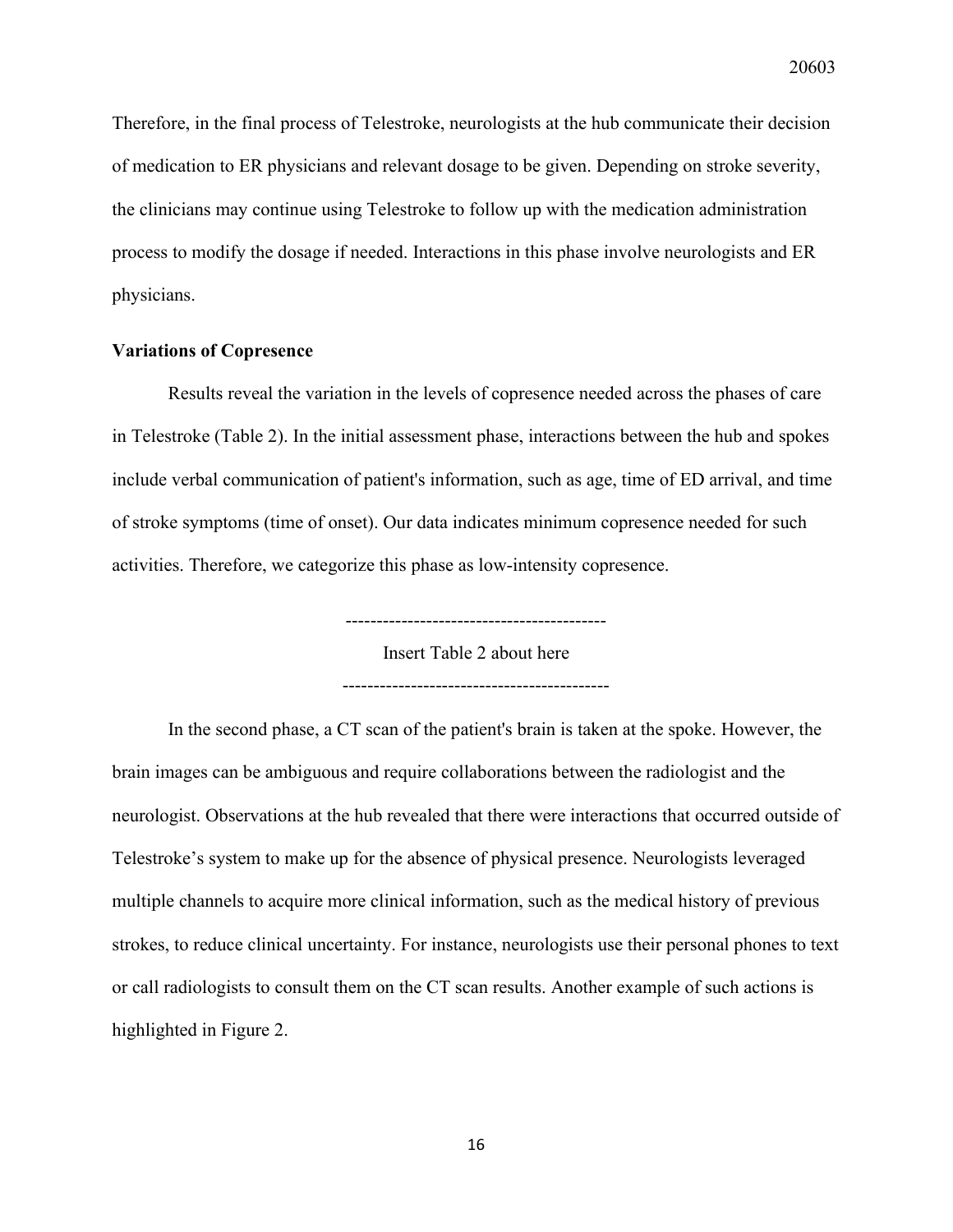------------------------------------------ Insert Figure 1 about here -------------------------------------------

The observation notes point to the criticality of copresence when ambiguity increases, and situations require a shared understanding. Specifically, the lack of physical presence between the patient and neurologists calls them to acquire information that reduces the distance barrier. However, in-depth interviews with neurologists reveal that copresence is not necessary for such activities. For instance, a neurologist said when asked about the importance of being there at this stage: "*From my point of view, it is okay it doesn't affect my work" (Neurologist 4).* Therefore, we categorize this phase as conditional copresence, where the criticality of copresence depends on the associated clinical ambiguity.

In the Teleconsultation phase, interactions become complex and involve more actors. Specifically, neurologists have to interact with ER physicians, Stroke Nurses, and patients (if they are conscious enough to communicate). The aim of these interactions is to reduce the uncertainty associated with clinical symptoms within a limited time window (15 minutes). As discussed in the previous section, the teleconsultation phase involves video conferencing between the hub and spoke. However, because of technical constraints, the video only enables the hub to see the spoke (i.e. the patient) but not vice versa.

Our findings reveal the criticality of copresence in the Teleconsultation phase. Specifically, activities that require copresence are the ones that include patients. Whether direct or indirect interactions, neurologists explain that the criticality of copresence is essential regardless of the ambiguity of a stroke. For instance, one physician explained: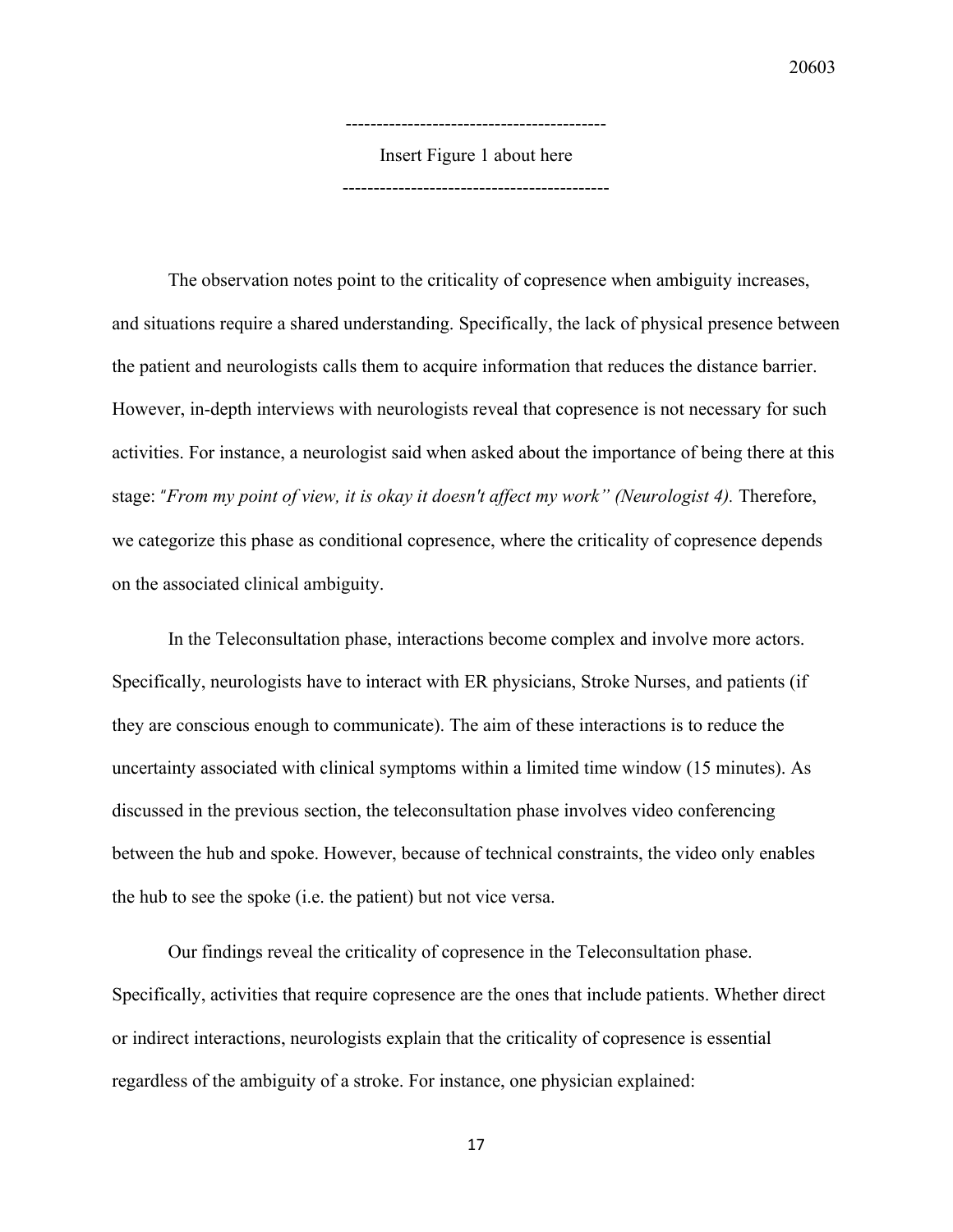*"The interaction is still going to be the same but slightly different if you get what I mean. There's a less human touch to it. So, the gut feeling like how, when you see a patient, "this doesn't feel right," versus over the phone, "I think this doesn't feel right." ….. In my experience, when you see this thing, something just doesn't fit into the picture. So, if I have a neurologist who can see the patient personally, it'll be a bit better. …Seeing the whole person versus what they actually see, only part of the person at a time. Overall, would I be that worried about affecting the diagnosis or the impression? Probably not, but nonetheless, every small bit counts". - ER Physician (7)*

During this phase, neurologists have to make the decision whether to give the medication, and it is time-critical. There are severe risks and benefits. Specifically, giving TPA can dissolve the brain blood clot caused by a stroke, but at the same time may cause bleeding in the brain. This increases the pressure of accurate stroke assessment during a teleconsultation phase, which makes it critical for neurologists to feel copresent with the patient. For instance, a neurologist explained:

*"So, clinical examination often is a very subtle thing. A flicker of the eye, a little bit of incoordination between both eyes, a tremor of the finger can be very informative. And these are not things that can actually come through a very low-resolution video feed unless, of course, they are reported by a very astute physician on the other side. So as technology develops, who knows, maybe one day we will have augmented reality or virtual reality. All the patients could be projected on the hologram, and all of these things would help us very much. - Neurologist (1)*

Moreover, neurologists rely heavily on the spoke team act as a proxy to convey information from their perspective. Thus, their physical presence with the patient is essential to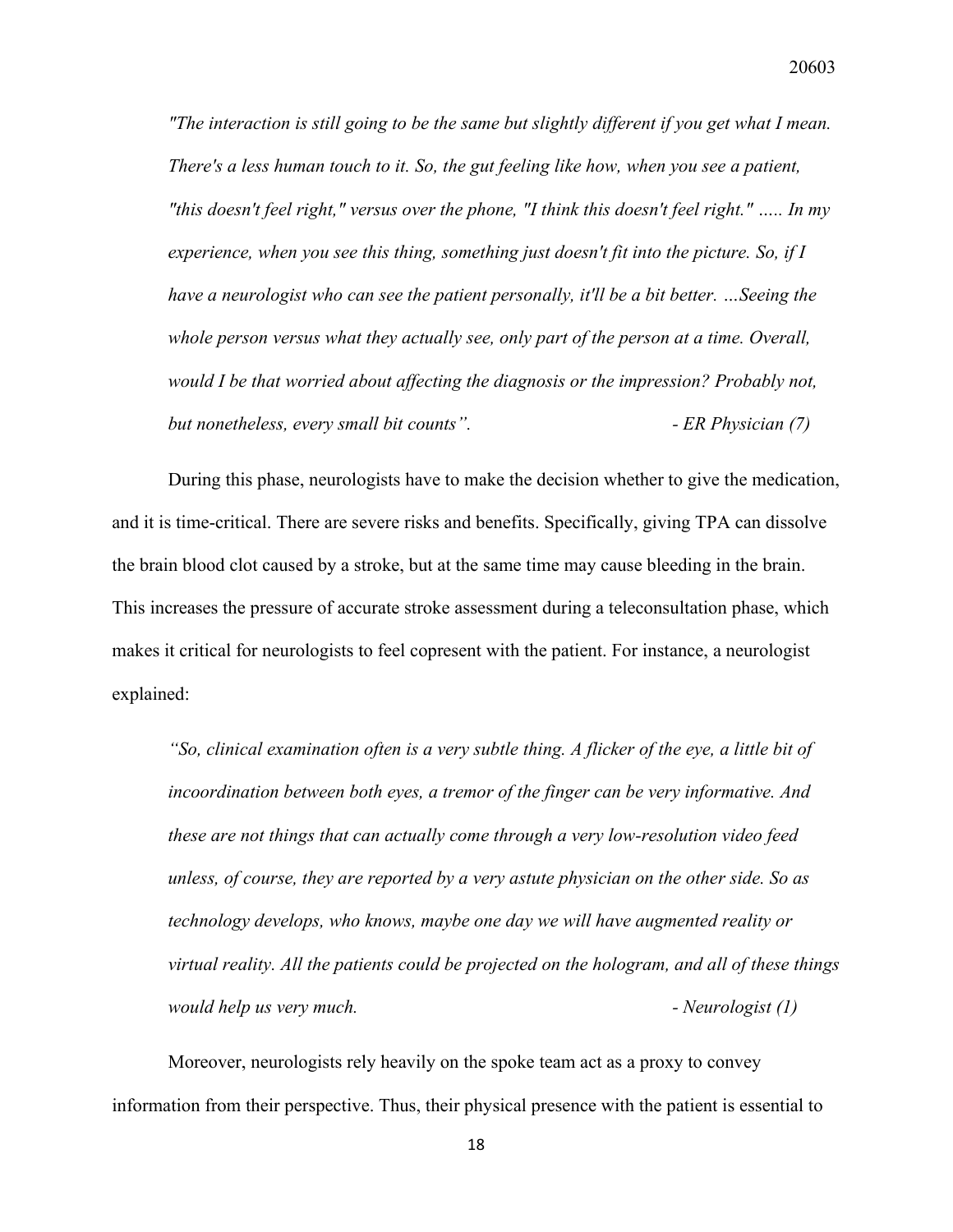the interaction conducted on Telestroke. We, therefore, categorize this phase as a high-intensity copresence.

In the final phase, a decision regarding giving TPA or not is verified by the hub and communicated to the spoke, which has the final decision of administering the medication. Our data reveals that copresence is required only in a few cases where the patients or their families are not convinced with the assessment. Regarding the workflow and interaction between the hub and spokes, we have found no evidence that supports the need for copresence. However, few neurologists pointed out to the need for clinical follow up with patients whose symptoms are complicated and ambiguous. Therefore, we categorize this phase as conditional copresence, where the criticality of copresence depends on the associated clinical ambiguity.

#### **Enactment of Copresence across Time**

Our findings reveal four mechanisms that shaped the variation of copresence across the different phases of the Telestroke process: *extracting cues, retrospection, perspective-taking,* and *selective attention.*

*Extracting Cues:* To effectively conduct medical diagnoses, neurologists need to extract cues of patient symptoms in ways that help them reduce clinical uncertainty. In the absence of physical presence, neurologists extract visual and verbal cues through the Telestroke system's features. For example, neurologists can control over which part of the patient they want to observe by using a function of zooming in and out. However, they still need to make sense of these observed pieces and come up with a matching assessment. For instance, a neurologist discussed: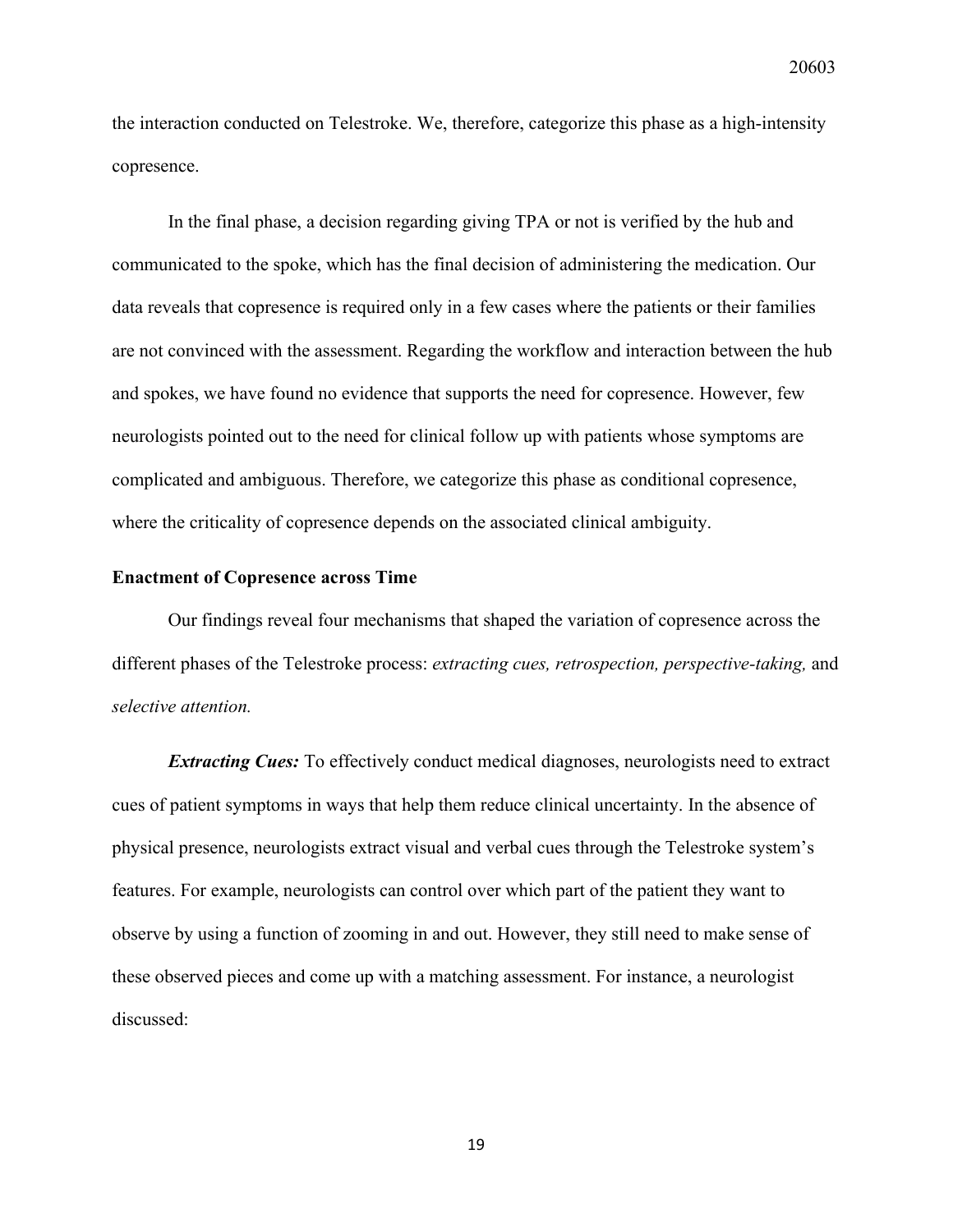*"Not having a direct view of the patient means that you may miss other types of stroke symptoms. So, the NIHSS [assessment scale] is very good for detecting strokes that are involving the MCA [Middle Cerebral Artery Stroke], which means the front part of the brain. But other things are a little bit more subtle [to detect]. For example, just changes in the size of the pupils, or changes with the way they speak. The way they speak is somewhat covered in the NIHSS. But it's only one point there. - Neurologist (11)*

Moreover, neurologists on the hub rely heavily on the spoke team to extract sensible cues, especially since they cannot physically examine the patients themselves given physical distance from the patient. The spoke team thus must serve as a surrogate for the hub's neurologists in extracting cues from the patient. For instance, the nurse can speak to the patient and report back to the neurologist, and so on. Any change in patient condition during the teleconsultation will be reported back by nurses (indirect approach to copresence). For instance, a stroke nurse elaborated:

*"[The neurologists] are quite dependent on us because they are not physically here to see the patient, so during or after the consultation, if there's anything with the patient's condition we call back, we update them. "I see this improving on the patient's condition, so do you want to make any decision? Do you still want to approve [the medication] or not?" So, they will discuss with the consultant again". - Spoke B, Stroke Nurse (2)*

*Retrospection:* Reflecting on experience is one of the salient elements of copresence that emerged from the data. Since stroke cases are not very regular, the spoke team revealed the importance of establishing knowledge and learning from past events to make sense of current cases. This theme was salient in the spoke due to the knowledge distance between the ER team and neurologists who are specialists at assessing strokes. For instance, a neurologist expressed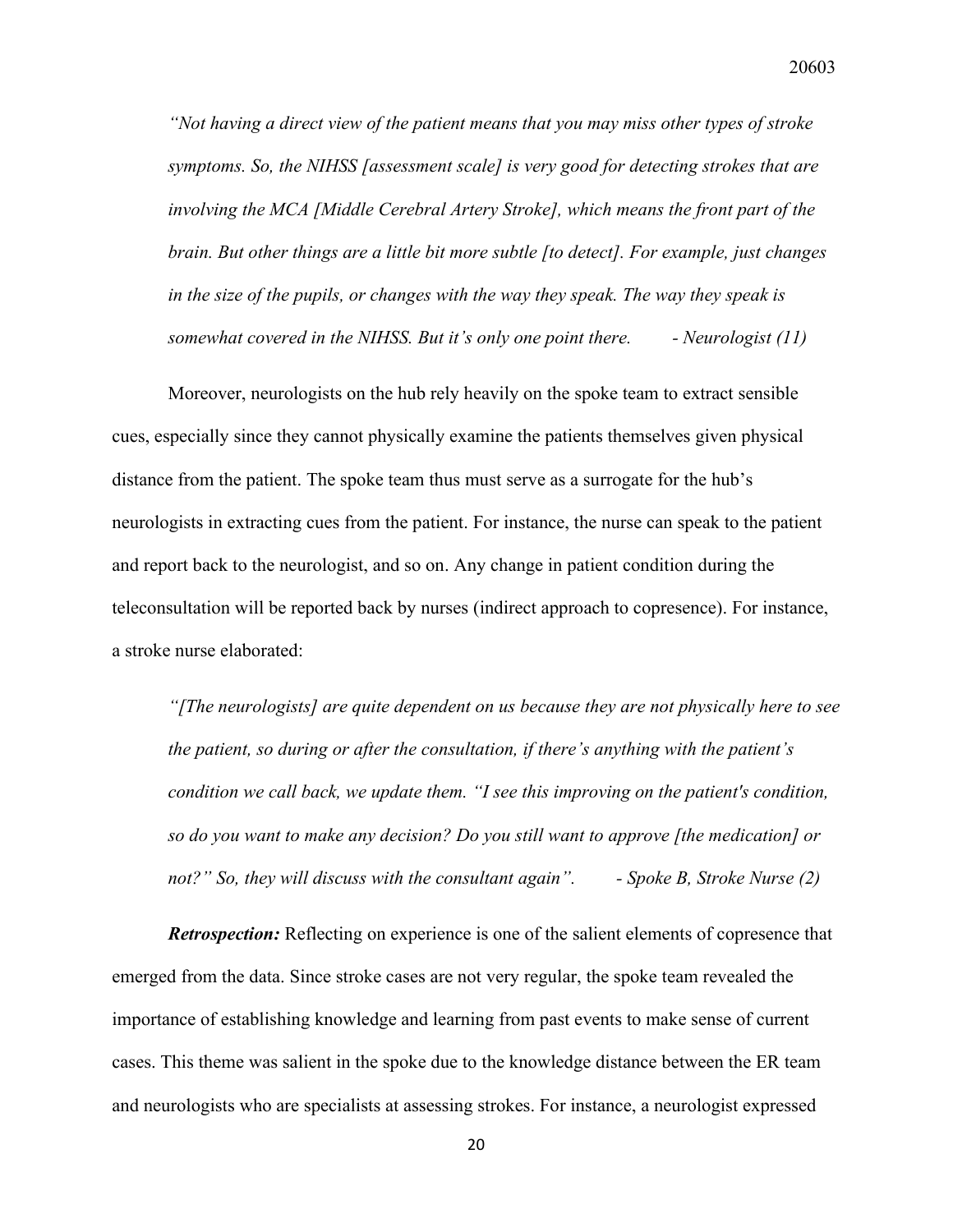her concerns over not being physically present with the patient combined with lack of experience of ER doctors of some stroke types:

*"The most difficult part is that we can't really examine a patient, like the routine examination. It can be done by the ER physician. But sometimes there are more ambiguous symptoms associated with strokes. For example, amnesia can be caused by a stroke, and they [ER Physicians] might not be familiar with". - Neurologist (6)*

Therefore, the spokes' medical team can reflect on their experience with Telestroke, even when their role does not include specific activities. This approach bridges the physical and knowledge distance that is created by Telestroke to allow the spoke's clinicians to become better surrogates for the hub's neurologists and achieves a better level of copresence. For instance, an ER physician explained:

*"The video bridges "over the phone" conversation. Actually, it enhances verbal conversation. For example, when the patient experiences a facial drop [impaired facial muscles causes the chin to drop]. I communicate verbally to the neurologist and say: "Okay. I think there's a facial droop." Then, the neurologist can zoom in and say, "Okay, yes, I also concur that there is a facial droop." But when it is only verbal communication, I tell him I see a facial drop, and then he asks how much drop, but I actually do not know how much. So, when I saw how he does it with the camera, it is easier later if it happened again. – ER Physician (7)*

*Perspective Taking:* Because of the absence of physical presence in Telestroke interactions, individuals resort to perspective taking to address the challenge of physical separation and enhance copresence. Perspective taking is the process of perceiving others' points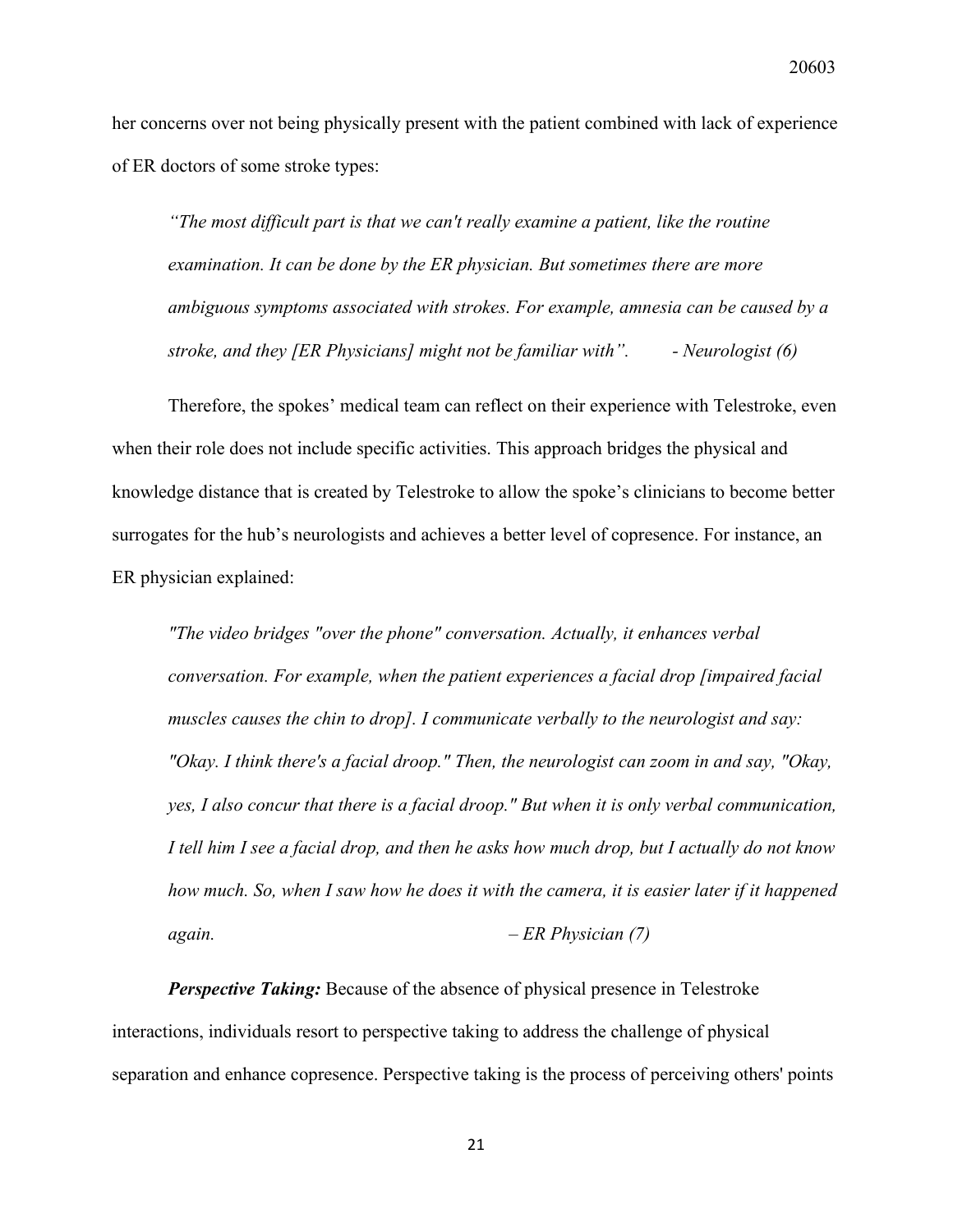of view through information acquisition. It depends on perspective making, which is the process through which one explains and conveys their understanding of a certain situation through narration, language, or actions (Boland Jr & Tenkasi, 1995).

At the hub side, neurologists have limited information about the situation in the ER. Thus, they rely on verbal information and limited view of the patient from the video conferencing channel, and their own experience of regular stroke treatment they administer at their institute. These approaches feed their perspective-taking and therefore assists in making decisions.

At the spoke, the medical team has to convey the situation to neurologists in the hub. In the case of increased ambiguity, the medical team build on assumptions and build a perspective that fits the given situation. For instance, one stroke nurse mentioned how ambiguity is created by the time synchronization issue, where the time at the spoke side of the system was different than the time at the hub side. This difference (although in a few minutes) have created an issue regarding the time of medication decision, which therefore created confusion for Stroke Nurses and used perspective making to assume the situation at the hub. For instance, a nurse explained:

*"I did not understand what the neurologist told me on the phone, and it does not match the situation, and I thought he did not know what is going on because he is not here, then I saw that the software timing and the computer timing its different, so initially it was adjusted, but there's one period later the system time was faster, so if approved for rtPA, they click on the system, but it shows 3 minutes earlier than what it already doctor gave, so I assumed the doctor follow the system time. - Spoke A, Nurse (2)*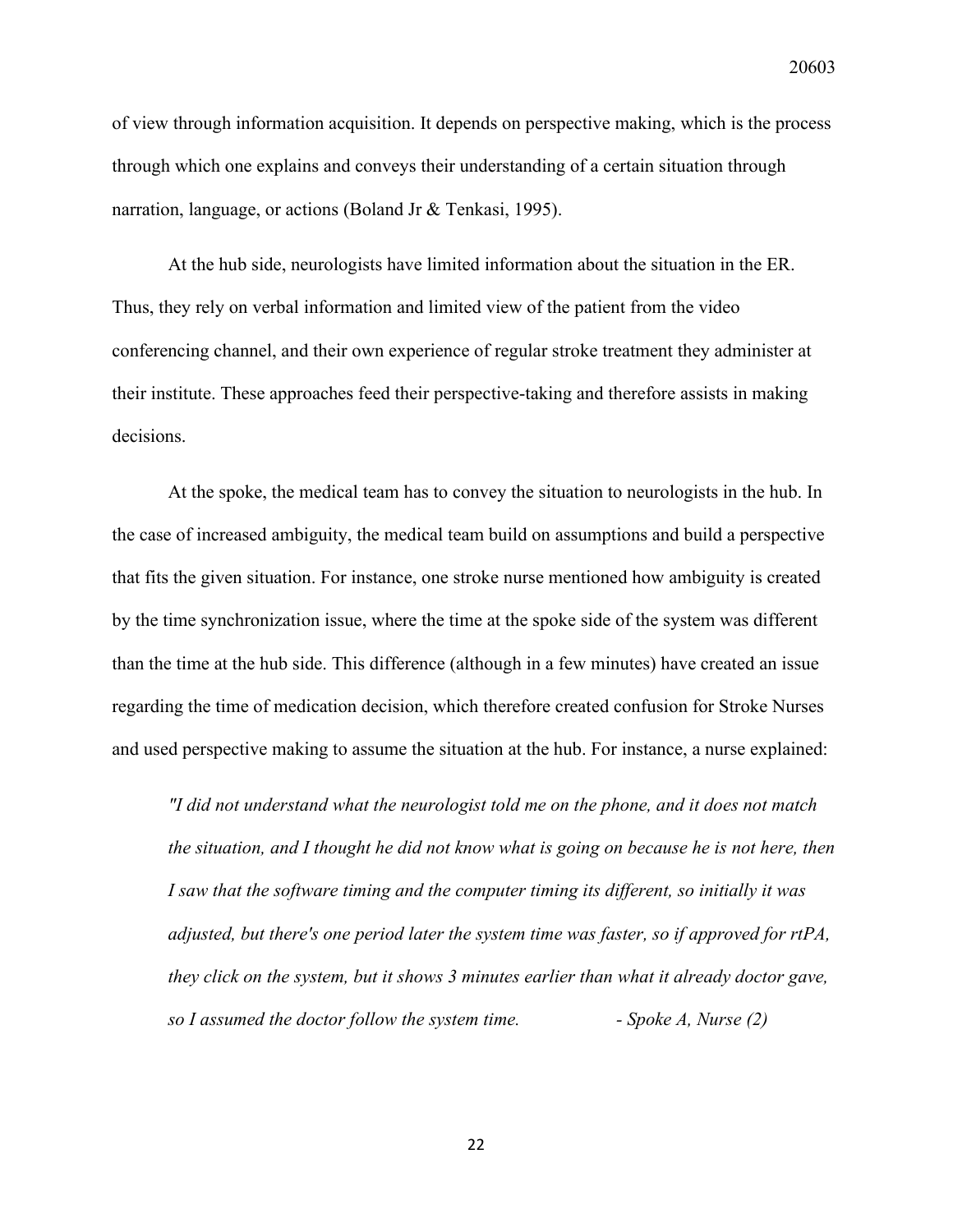Using Telestroke for medical consultation created a virtual space for the medical team to continue their practice. This space allows neurologists in particular to make perspectives of the situation on the other side, which is critical for achieving copresence. For instance, one neurologist consultant shared:

*"Because when you have it on the computer or over the screen, there's always this false window between the patient and you. Basically, you don't see the patient in front of you, for example, if I'm talking to you now, or on Skype, this is just different. There's less human touch, and the limitations are also space or where the patient is, what we perceived that they might not be able to show the full body but rather maybe see just the upper body at one time". - Neurologist (5)*

**Selective Attention:** Time constraints in the process limit actors' ability to enact copresence. Neurologists on the hub pursue this approach to copresence to selectively be attentive to "what matters the most." Specifically, selective attention by focusing on relevant stimuli and ignoring others is a common approach to achieving copresence. In this approach, neurologists choose what is necessary to focus on and therefore be attentive to, and what is not relevant. This is subjective to the examination procedures they want to perform by using functions such as video conferencing, and zooming-in and out. For instance, a neurologist explained how technology-enabled selective attention toward one body part at a time instead of a holistic view of the patient:

*"Because right now, the aim of Telestroke is to give us as much situational awareness as can be achieved with current technology. Current technology is very limited in giving us that acuity of information". - Neurologist (1)*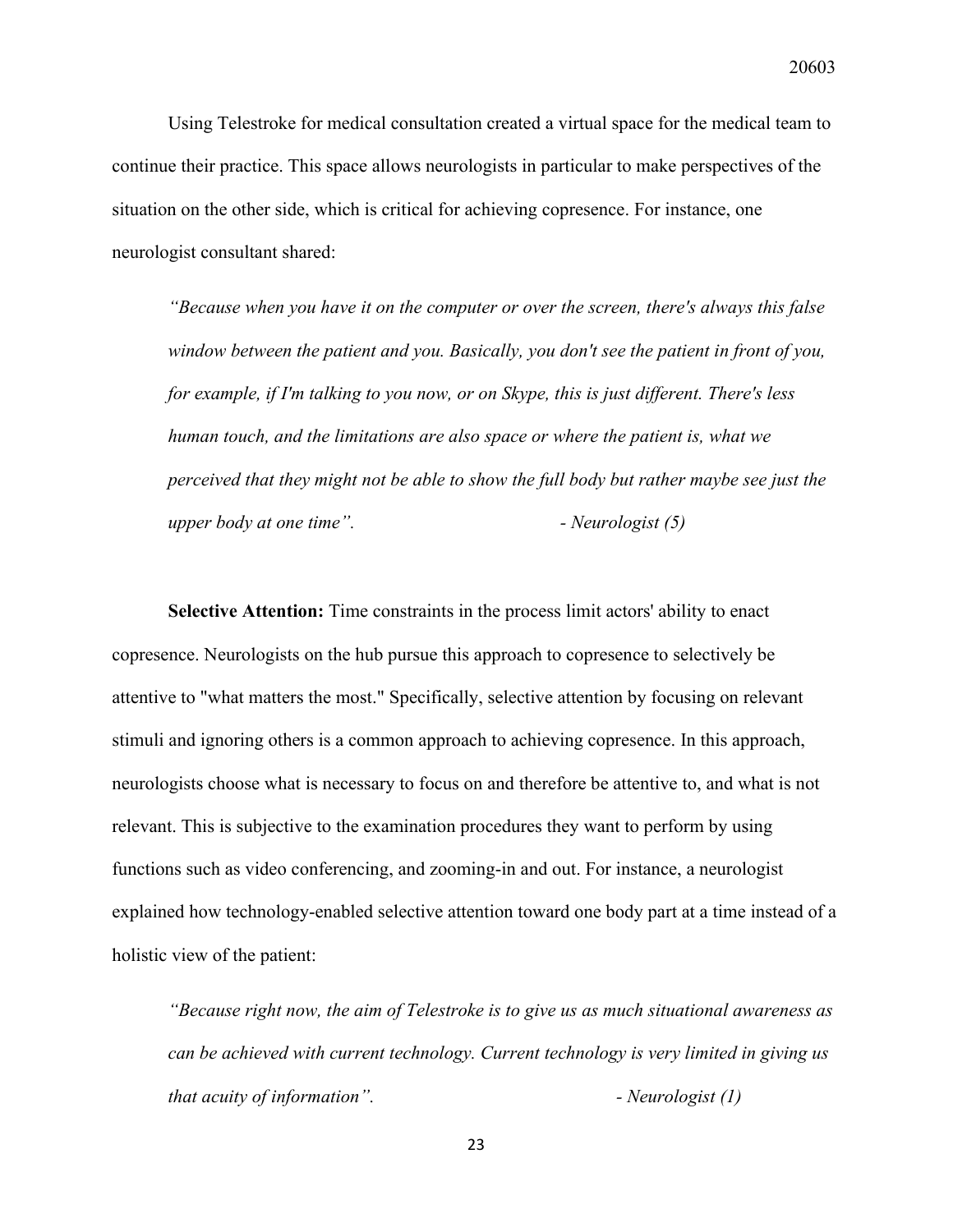Therefore, technology limitations to capture full presence (similar to complete physical presence) induce selective attention to emerge as an approach for mediated copresence. In contrast to the hub, the spoke team showed little evidence of the use of selective attention as an approach to achieving copresence. We attribute the reason to lack of information flow enabled by technology

### **Discussion and Contribution**

Past studies have examined copresence as a static performance that is either attained or not through a given communication medium. Our findings from the Telestroke case call for attention to the variation of copresence across different phases of a process. Some phases require a higher intensity of copresence than others. In particular, changes in the level of ambiguity in medical processes result in changes in the required degree of copresence. This induces actors to perform actions that enable them to shift their level of copresence throughout a medical intervention.

This paper identifies four mechanisms that shape the shifts in the degree of copresence: (1) extracting cues, (2) retrospection, (3) perspective-taking, and (4) selective attention. Together, these mechanisms provide a practice perspective that explains how actors vary their level of copresence under conditions of time pressure, where the duration of interactions cannot be extended to reach higher levels of copresence.

The study makes several theoretical and practical contributions. First, studies on copresence highlighted temporal concepts (e.g. immediacy and duration of interactions) as critical for understanding copresence (Harrison, 2018). However, the literature lacks theoretical conceptualization of how copresence varies over time. This study provides a first step in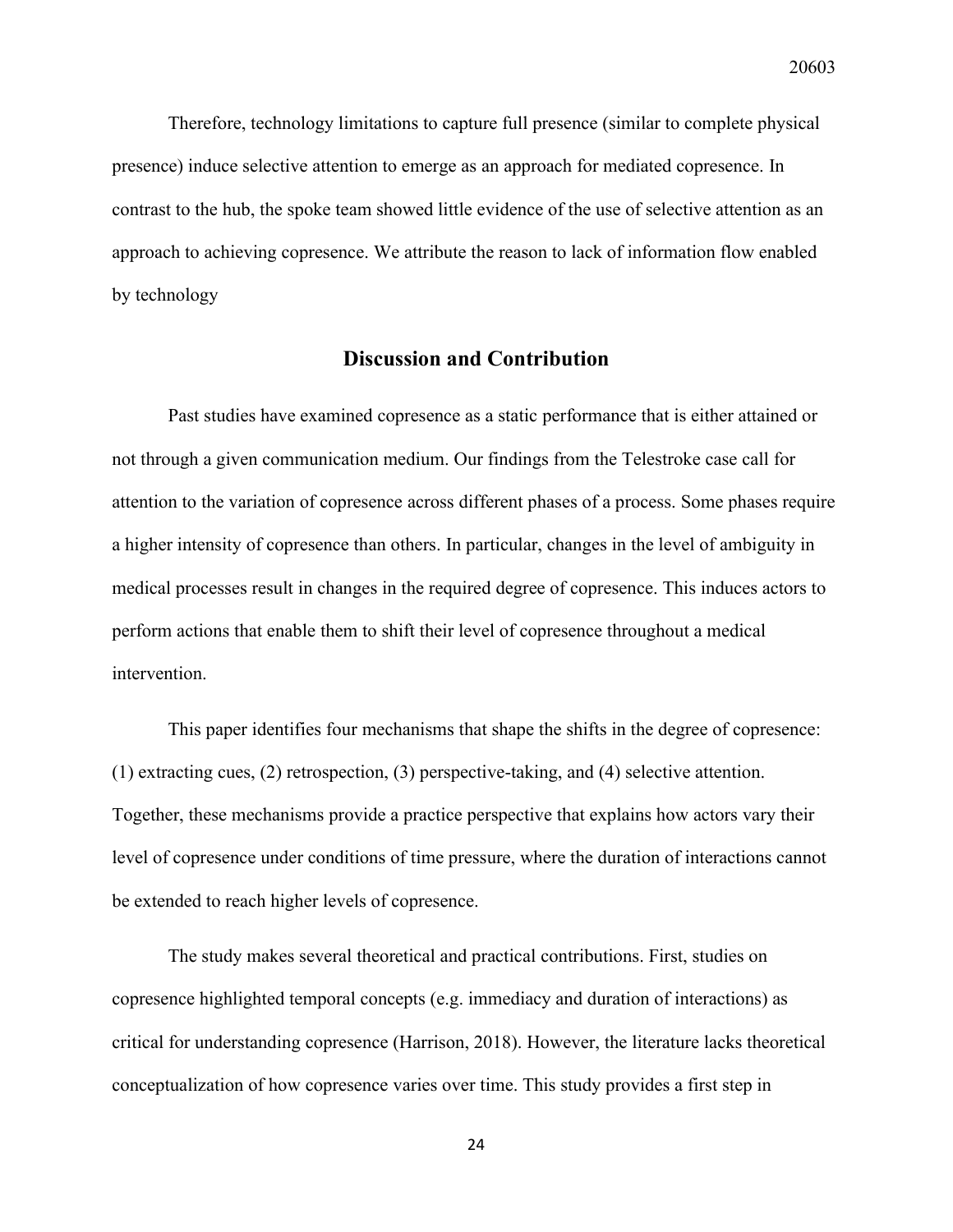developing a theoretical understanding of these variations, particularly in conditions where time pressure and uncertainty are inherent to the working environment. In addition, the findings of the study highlight the need for considering variations in the need for copresence when designing routines or technologies for distant interactions. Attention to the four mechanisms of variation can help the designers of such routines and technologies in enabling shifts in the enactment copresence. Since attaining copresence can be demanding for users of distant interaction systems, the ability to change the level of copresence can help them focus on the more critical parts of their interaction processes.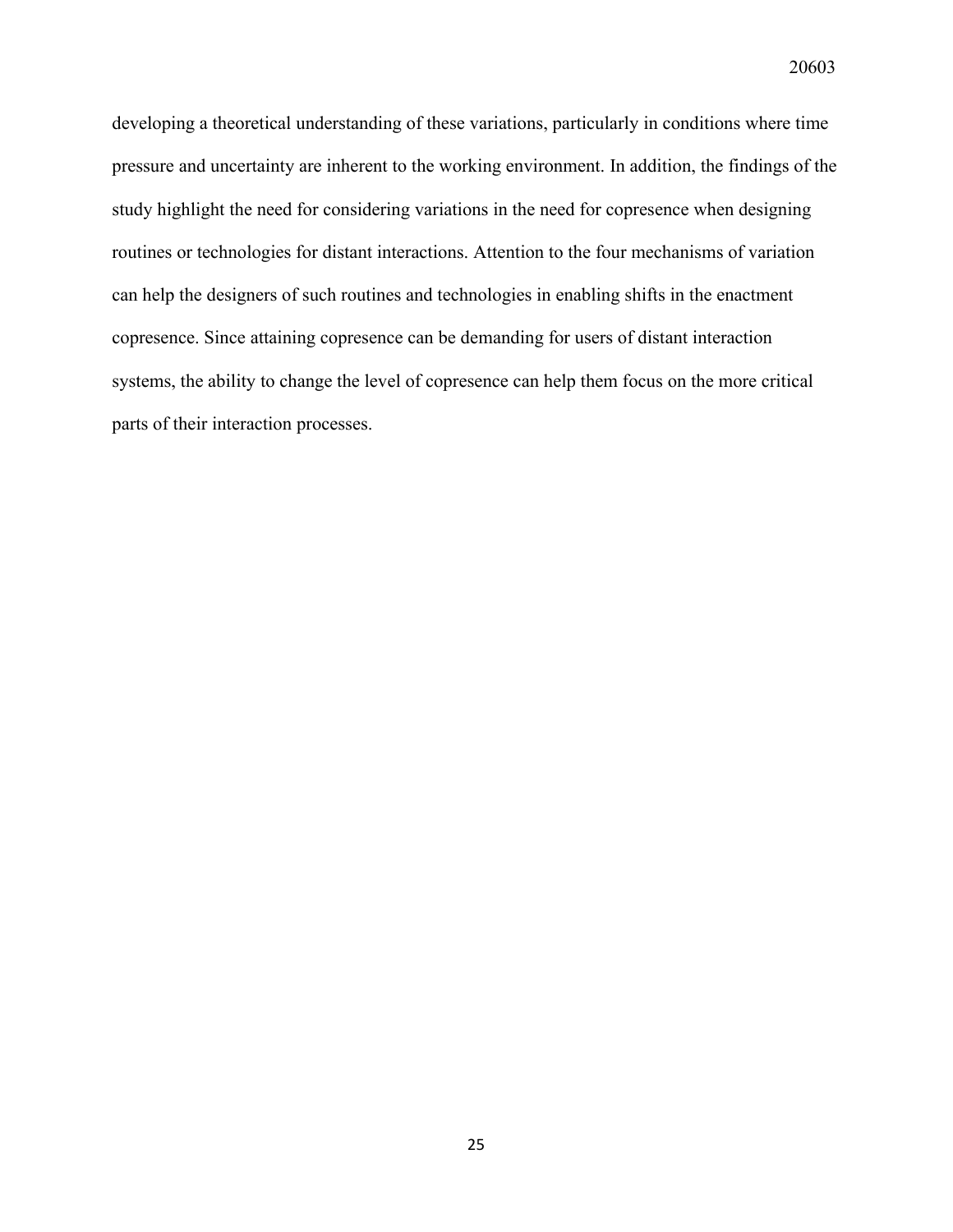#### **References**

- Albers, G. W., Bates, V. E., Clark, W. M., Bell, R., Verro, P., et al. 2000. Intravenous tissue-type plasminogen activator for treatment of acute stroke: The Standard Treatment with Alteplase to Reverse Stroke (STARS) study. *JAMA*, 283(9): 1145–1150.
- Al-Natour, S., Benbasat, I., & Cenfetelli, R. 2011. The adoption of online shopping assistants: Perceived similarity as an antecedent to evaluative beliefs. *Journal of the Association for Information Systems*, 12(5): 347.
- Altschuller, S., & Benbunan-Fich, R. 2010. Trust, performance, and the communication process in ad hoc decision-making virtual teams. *Journal of Computer-Mediated Communication*, 16(1): 27–47.
- Animesh, A., Pinsonneault, A., Yang, S.-B., & Oh, W. 2011. An odyssey into virtual worlds: Exploring the impacts of technological and spatial environments on intention to purchase virtual products. *MIS Quarterly*, 789–810.
- Barrett, D. 2017. Rethinking presence: A grounded theory of nurses and teleconsultation. *Journal of Clinical Nursing*, 26(19–20): 3088–3098.
- Boland Jr, R. J., & Tenkasi, R. V. 1995. Perspective making and perspective taking in communities of knowing. *Organization Science*, 6(4): 350–372.
- Corbin, J. M., & Strauss, A. 1990. Grounded theory research: Procedures, canons, and evaluative criteria. *Qualitative Sociology*, 13(1): 3–21.
- Davis, A., Murphy, J. D., Owens, D., Khazanchi, D., & Zigurs, I. 2009. Avatars, people, and virtual worlds: Foundations for research in metaverses. *Journal of the Association for Information Systems*, 10(2): 90.
- Finfgeld-Connett, D. 2006. Meta-synthesis of presence in nursing. *Journal of Advanced Nursing*, 55(6): 708–714.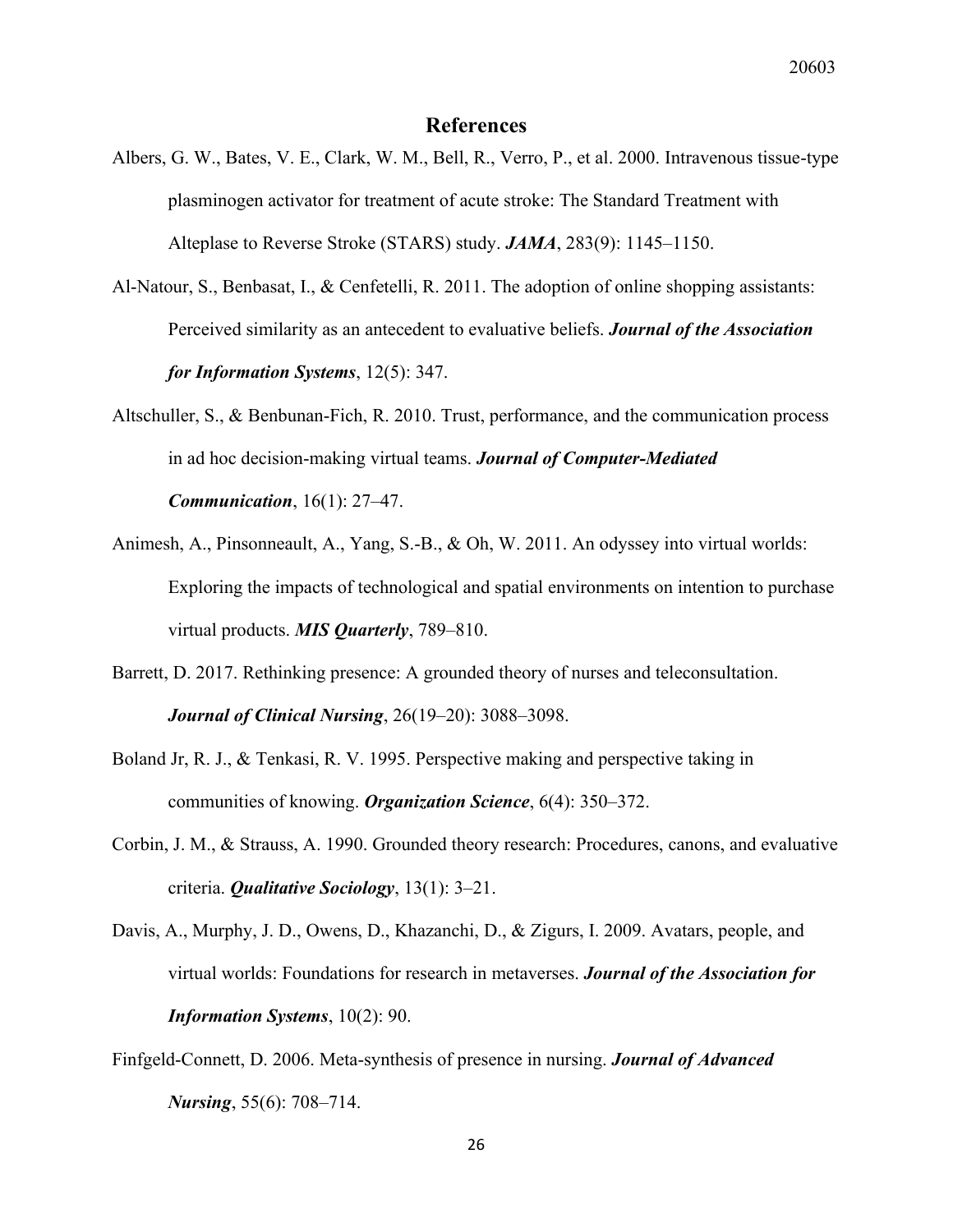- Giddens, A. 1984. *The constitution of society: Outline of the theory of structuration*. Univ of California Press.
- Goffman, E. 1982. *Interaction Ritual: Essays in Face to Face Behavior*. AldineTransaction.
- Griffith, T. L. 1999. Technology features as triggers for sensemaking. *Academy of Management Review*, 24(3): 472–488.
- Hacke, W., Kaste, M., Fieschi, C., Toni, D., Lesaffre, E., et al. 1995. Intravenous thrombolysis with recombinant tissue plasminogen activator for acute hemispheric stroke: The European Cooperative Acute Stroke Study (ECASS). *JAMA*, 274(13): 1017–1025.
- Harrison, A. 2018. The effects of media capabilities on the rationalization of online consumer fraud. *Journal of the Association for Information Systems*, 19(5): 1.
- Henderson, A. 2006. The evolving relationship of technology and nursing practice: Negotiating the provision of care in a high tech environment. *Contemporary Nurse*, 22(1): 59–65.
- Hess, T. J., Fuller, M., & Campbell, D. E. 2009. Designing interfaces with social presence: Using vividness and extraversion to create social recommendation agents. *Journal of the Association for Information Systems*, 10(12): 1.
- Huang, N., Hong, Y., & Burtch, G. 2016. Social network integration and user content generation: Evidence from natural experiments. *MIS Quarterly*, 17–001.
- Kim, S. C., Shaw, B. R., Shah, D. V., Hawkins, R. P., Pingree, S., et al. 2019. Interactivity, Presence, and Targeted Patient Care: Mapping e-Health Intervention Effects Over Time for Cancer Patients with Depression. *Health Communication*, 34(2): 162–171.
- Leape, L. L., & Berwick, D. M. 2005. Five years after To Err Is Human: What have we learned? *Jama*, 293(19): 2384–2390.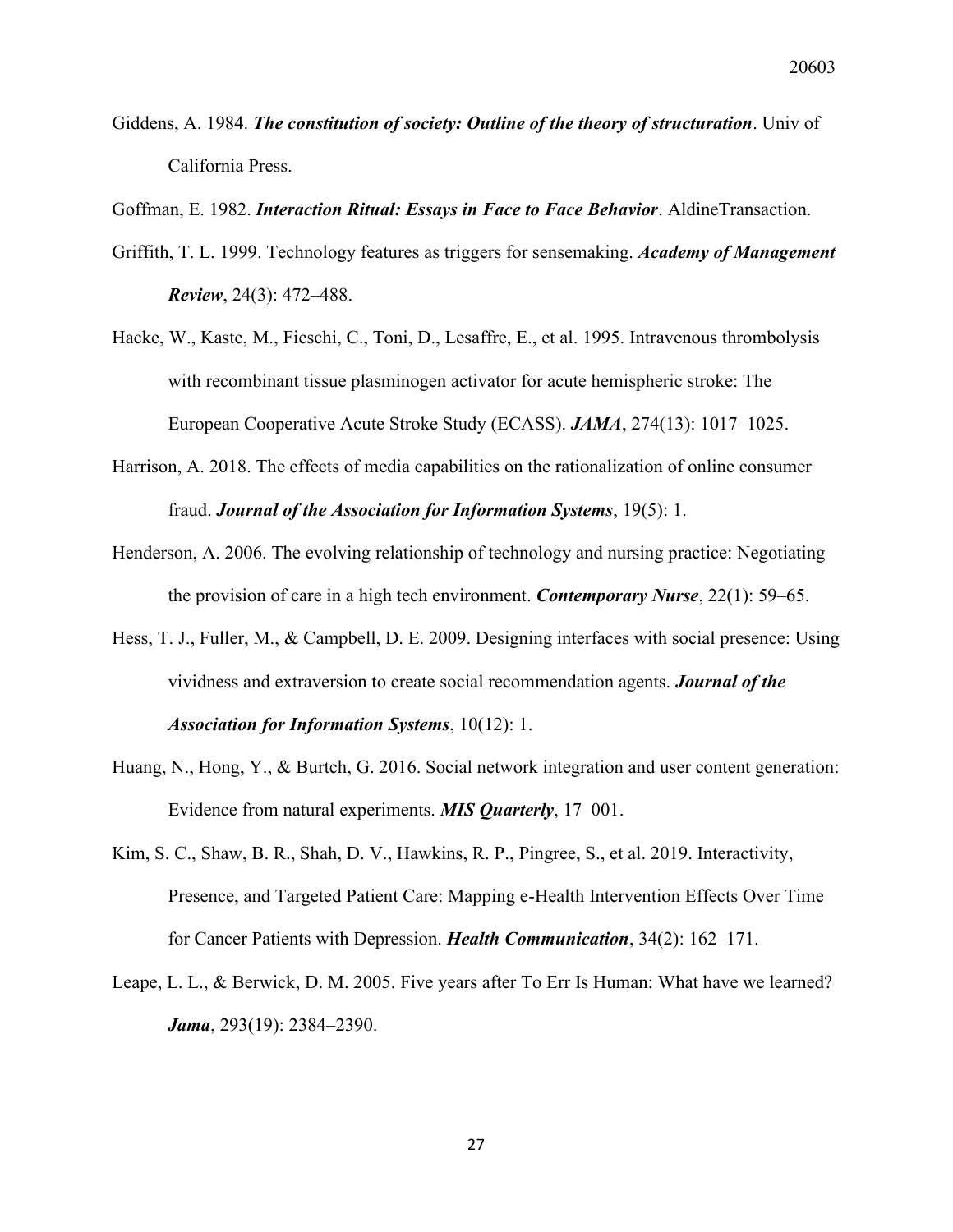- Levine, S. R., & Gorman, M. 1999. "Telestroke" The Application of Telemedicine for Stroke. *Stroke*, 30(2): 464–469.
- Liu, N., Kim, J., Jung, Y., Arisy, A., Nicdao, M. A., et al. 2017. Remote monitoring systems for chronic patients on home hemodialysis: Field test of a copresence-enhanced design. *JMIR Human Factors*, 4(3): e21.
- Ma, M., & Agarwal, R. 2007. Through a glass darkly: Information technology design, identity verification, and knowledge contribution in online communities. *Information Systems Research*, 18(1): 42–67.
- Maanen, J. V. 1979. The Fact of Fiction in Organizational Ethnography. *Administrative Science Quarterly*, 24(4): 13.
- Maitlis, S. 2005. The social processes of organizational sensemaking. *Academy of Management Journal*, 48(1): 21–49.
- Manojlovich, M. 2010. Nurse/physician communication through a sensemaking lens: Shifting the paradigm to improve patient safety. *Medical Care*, 48(11): 941–946.
- Miranda, S. M., & Saunders, C. S. 2003. The social construction of meaning: An alternative perspective on information sharing. *Information Systems Research*, 14(1): 87–106.
- Myers, M. D. 1999. Investigating information systems with ethnographic research. *Communications of the Association for Information Systems*, 2(1): 23.
- Nah, F. F.-H., Eschenbrenner, B., & DeWester, D. 2011. Enhancing brand equity through flow and telepresence: A comparison of 2D and 3D virtual worlds. *MIS Quarterly*, 731–747.
- O'Leary, M. B., Wilson, J. M., & Metiu, A. 2012. *Beyond being there: The symbolic role of communication and identification in the emergence of perceived proximity in geographically dispersed work*.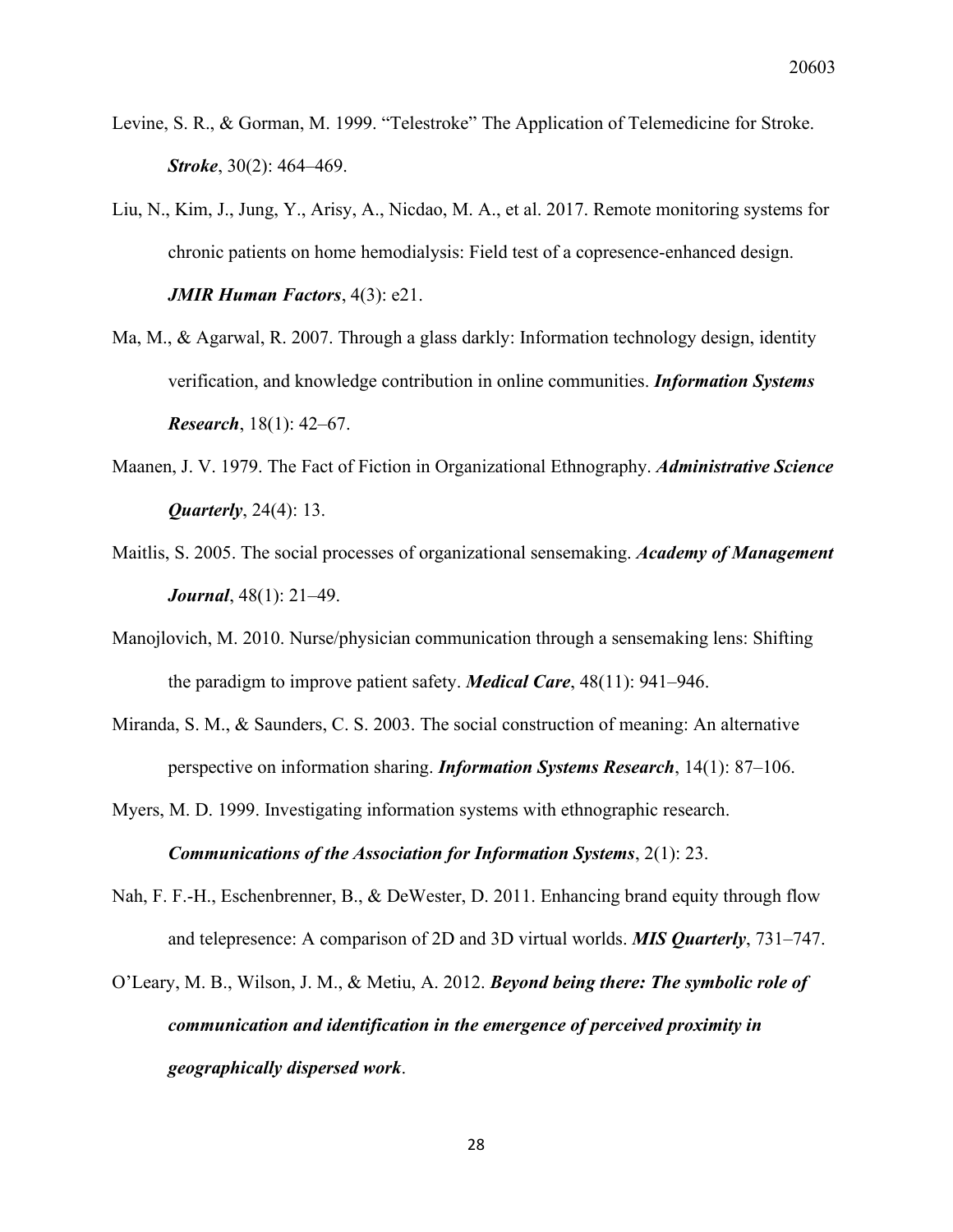- Ou, C. X., Pavlou, P. A., & Davison, R. 2014. Swift guanxi in online marketplaces: The role of computer-mediated communication technologies. *MIS Quarterly*, 38(1): 209–230.
- Paul, C. L., Cox, M. E., Small, H. J., Boyes, A. W., O'Brien, L., et al. 2017. Techniques for improving communication of emotional content in text-only web-based therapeutic communications: Systematic review. *JMIR Mental Health*, 4(4): e46.
- Pavlou, P. A., Liang, H., & Xue, Y. 2007. Understanding and mitigating uncertainty in online exchange relationships: A principal-agent perspective. *MIS Quarterly*, 105–136.
- Rice, R. E. 1992. Task analyzability, use of new media, and effectiveness: A multi-site exploration of media richness. *Organization Science*, 3(4): 475–500.

Saldaña, J. 2015. *The coding manual for qualitative researchers*. Sage.

- Saunders, C., Rutkowski, A. F., Genuchten van, M., Vogel, D., & Orrego, J. M. 2011. Virtual space and place: Theory and test. *MIS Quarterly*, 1079–1098.
- Schultze, U. 2010. Embodiment and presence in virtual worlds: A review. *Journal of Information Technology*, 25(4): 434–449.
- Schultze, U., & Orlikowski, W. J. 2010. Research commentary—Virtual worlds: A performative perspective on globally distributed, immersive work. *Information Systems Research*, 21(4): 810–821.
- Seymour, M., Riemer, K., & Kay, J. 2018. Actors, avatars and agents: Potentials and implications of natural face technology for the creation of realistic visual presence. *Journal of the Association for Information Systems*, 19(10): 953–981.
- Short, J., Williams, E., & Christie, B. 1976. *The Social Psychology of Telecommunications*. London: Wiley.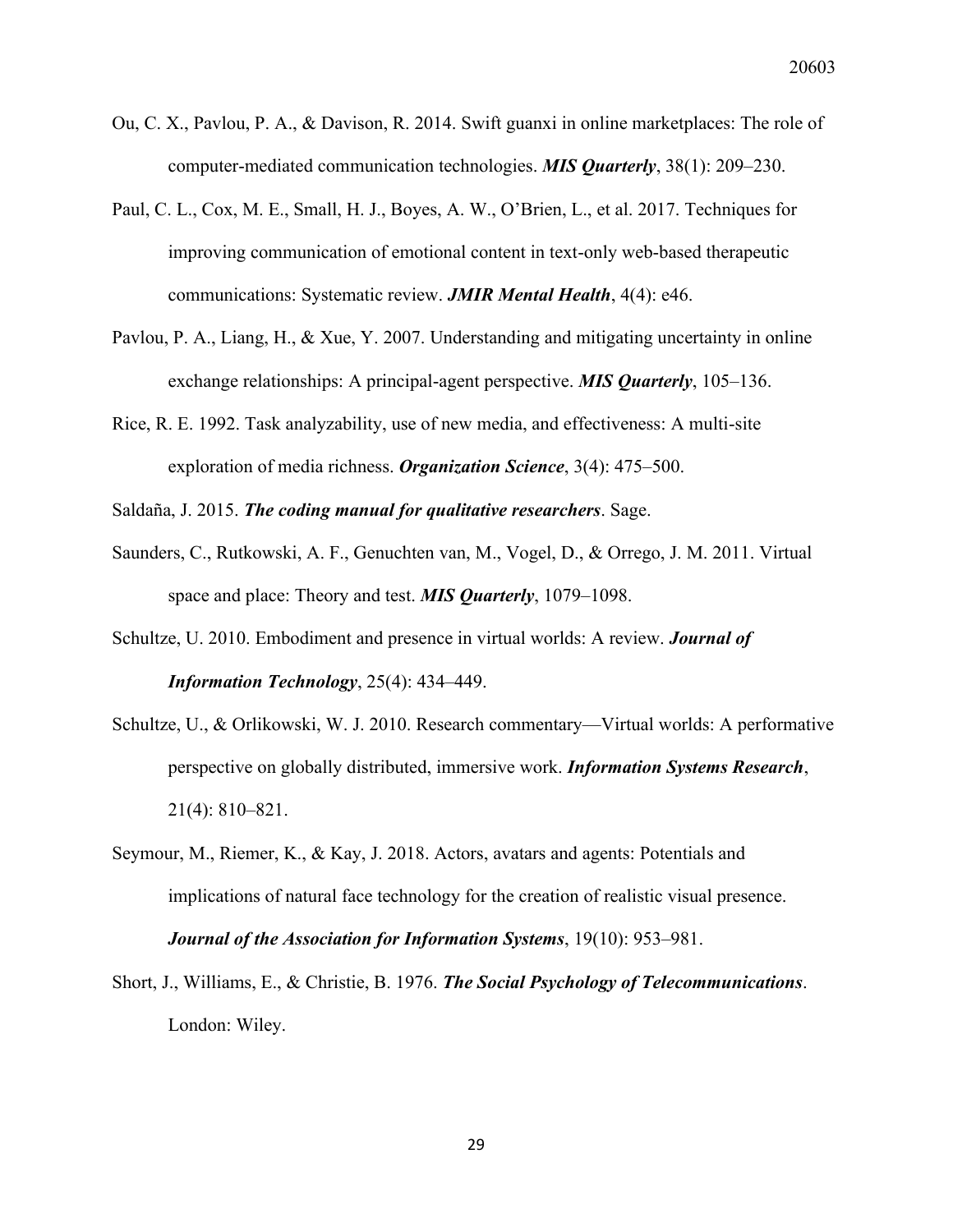- Sia, C.-L., Tan, B. C., & Wei, K.-K. 2002. Group polarization and computer-mediated communication: Effects of communication cues, social presence, and anonymity. *Information Systems Research*, 13(1): 70–90.
- Srivastava, S. C., & Chandra, S. 2018. Social presence in virtual world collaboration: An uncertainty reduction perspective using a mixed methods approach. *MIS Quarterly*, 42(3): 779–803.
- Straub, D. W. 1994. The Effect of Culture on IT Diffusion: E-Mail and FAX in Japan and the US. *Information Systems Research*, 5(1): 23–47.
- Suh, K.-S., & Lee, Y. E. 2005. The effects of virtual reality on consumer learning: An empirical investigation. *MIS Quarterly*, 673–697.
- Venkatesh, V., Brown, S. A., & Bala, H. 2013. Bridging the qualitative-quantitative divide: Guidelines for conducting mixed methods research in information systems. *MIS Quarterly*, 21–54.
- Wang, S., Lee, S. B., Pardue, C., Ramsingh, D., Waller, J., et al. 2003. Remote evaluation of acute ischemic stroke: Reliability of National Institutes of Health Stroke Scale via telestroke. *Stroke*, 34(10): e188–e191.
- Weick, K. E. 1988. Enacted sensemaking in crisis situations [1]. *Journal of Management Studies*, 25(4): 305–317.

Weick, K. E. 1995. *Sensemaking in organizations*, vol. 3. Sage.

- Yoo, Y., & Alavi, M. 2001. Media and group cohesion: Relative influences on social presence, task participation, and group consensus. *MIS Quarterly*, 371–390.
- Zhu, L., Benbasat, I., & Jiang, Z. 2010. Let's shop online together: An empirical investigation of collaborative online shopping support. *Information Systems Research*, 21(4): 872–891.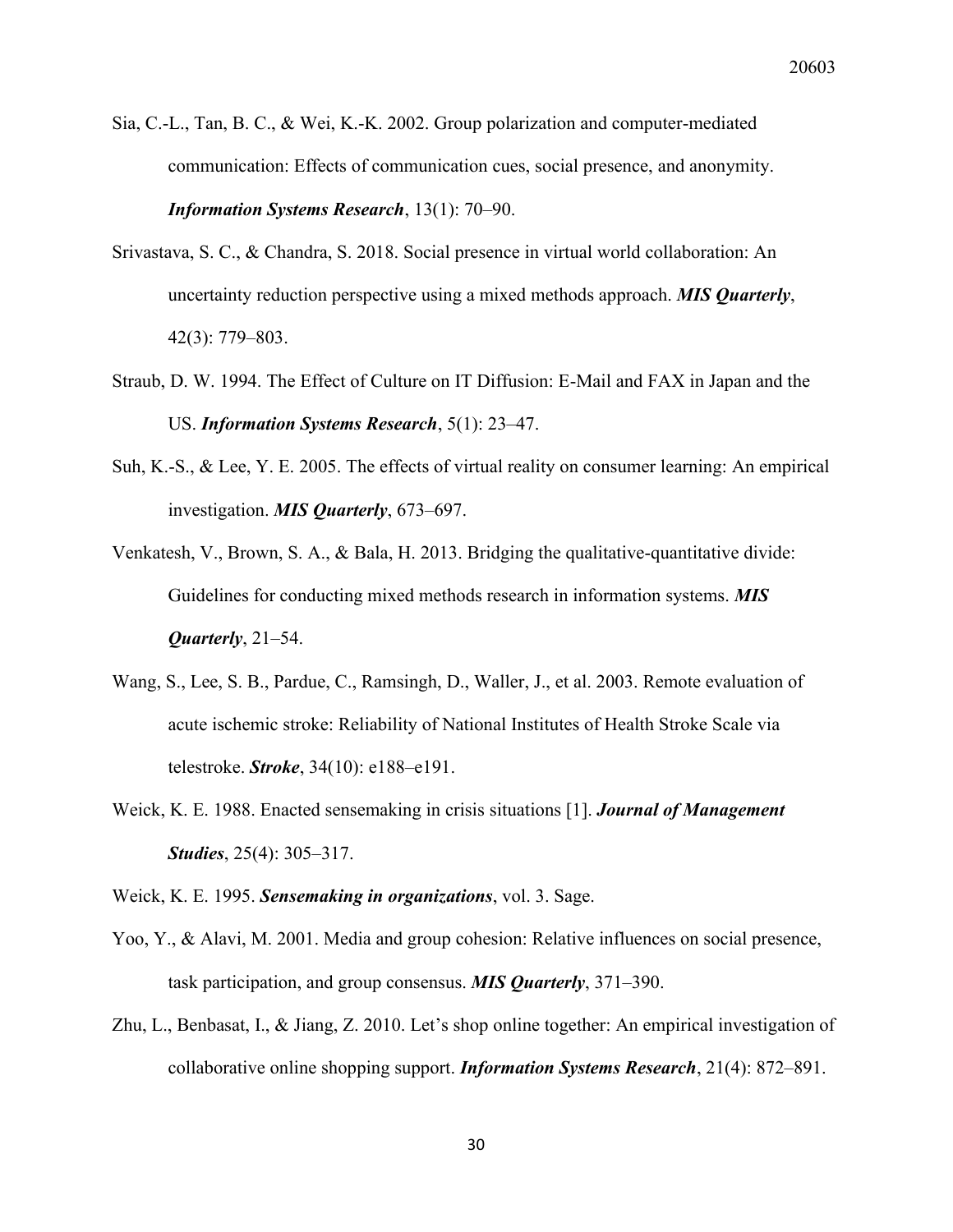Zyblock, D. M. 2010. Nursing presence in contemporary nursing practice. *Nursing Forum*, 45: –124. Wiley Online Library.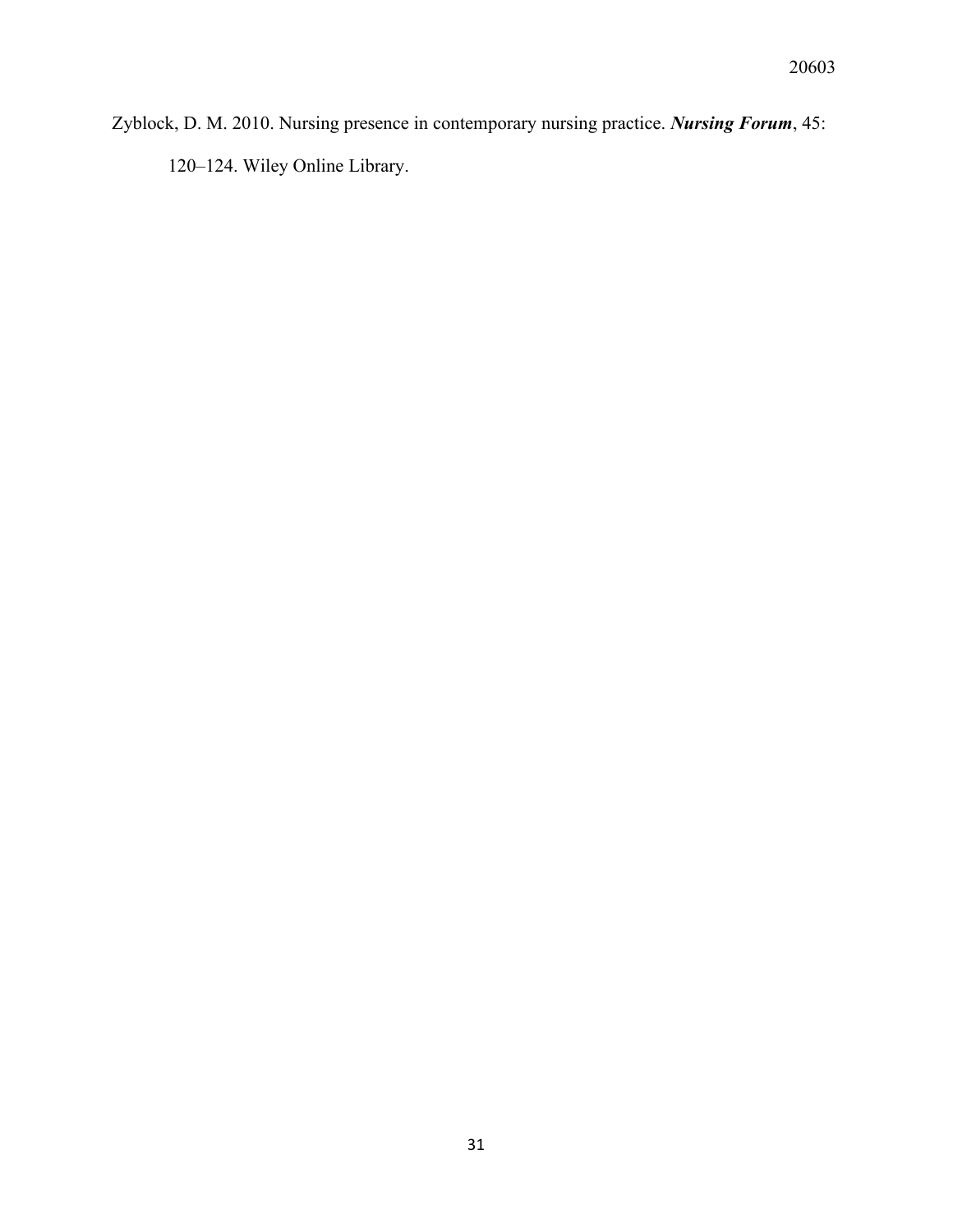### **Appendix: Sample of the National Institute Health Stroke Scale (NIHSS)**

National Institute Health Stroke Scale (NIHSS) is a tool to aid in stroke assessment.

Details are discussed in the appendix. including facial, limbs, sensory, and language disabilities

caused by acute strokes. The tool provides a high degree of inter-observer agreement to increase

reliability (Goldstein et al. 1989).

|                                                                                                         | <b>National Institutes of Health Stroke Scale (NIHSS)</b><br>Score                                                                                                                                                                                                                                                        |                        |                    |                  |  |
|---------------------------------------------------------------------------------------------------------|---------------------------------------------------------------------------------------------------------------------------------------------------------------------------------------------------------------------------------------------------------------------------------------------------------------------------|------------------------|--------------------|------------------|--|
| <b>Instructions</b>                                                                                     | <b>Scale Definition</b><br>Date/Time                                                                                                                                                                                                                                                                                      | <b>Baseline</b>        | 24 Hrs<br>Post TPA | <b>Discharge</b> |  |
| Date/Time                                                                                               |                                                                                                                                                                                                                                                                                                                           |                        |                    |                  |  |
| 1a. LOC                                                                                                 | $0 =$ Alert keenly responsive<br>$1 =$ <b>Not Alert</b> but arousable by minor stimulation to obey, answer, respond<br>$2 =$ Not Alert; requires repeat stimulation, obtunded, requires strong stimuli<br>$3$ = Reflex motor or autonomic effects response, totally unresponsive, flaccid                                 |                        |                    |                  |  |
| 1b. LOC Questions. Ask the<br>patient the month & age                                                   | $0 =$ Answers both questions correctly<br>$1 =$ Answers one question correctly<br>$2 =$ Answers neither questions correctly                                                                                                                                                                                               |                        |                    |                  |  |
| 1c. LOC Commands. Ask to open<br>& close eyes, then grip & release<br>with non-paretic hand.            | $0 =$ <b>Performs both</b> tasks correctly<br>$1$ = <b>Performs</b> one task correctly<br>$2$ = Performs neither task correctly                                                                                                                                                                                           |                        |                    |                  |  |
| 2. Best Gaze. Asked to follow with<br>eyes thru horizontal plane (or<br>oculocephalic maneuver).        | $0 = Normal$<br>$1 =$ Partial Gaze Palsy; gaze is abnormal in 1 or both eyes, but forced deviation<br>or total gaze paresis is not present.<br>$2$ = <b>Forced deviation</b> ; total gaze paresis not overcome by oculocephalic man.                                                                                      |                        |                    |                  |  |
| 3. Visual fields (quadrants) tested<br>with finger counting or visual<br>threat.(done by confrontation) | $0 = No$ visual loss<br>$1$ = <b>Partial</b> hemianopia<br>$2 =$ Complete hemianopia<br>$3$ = <b>Bilateral</b> hemianopia (including cortical blindness).                                                                                                                                                                 |                        |                    |                  |  |
| 4. Facial Palsy. Asked to show<br>teeth & raise eyebrows                                                | $0 =$ <b>Normal</b> symmetrical movement<br>$1 =$ <b>Minor paralysis</b> (flattened nasolabial fold, asymmetry on smiling)<br>$2$ = <b>Partial paralysis</b> (total or near total paralysis of lower face)<br>$3 =$ Complete paralysis of one or both sides (no upper/lower face mvmt).                                   |                        |                    |                  |  |
| 5. Motor Arm. Asked to extend<br>arms (palm down) $90^\circ$ (if sitting) or                            | $0 =$ <b>No drift</b> ; limb holds 90 $^{\circ}$ (or 45 $^{\circ}$ ) for full 10 seconds<br>$1 =$ <b>Drift</b> , limb holds 90 $^{\circ}$ (or 45 $^{\circ}$ ) but drifts down before full 10 seconds but does                                                                                                             | Left:                  | Left:              | Left:            |  |
| 45° (if supine) & hold for 10<br>seconds. Begin with non-paretic<br>limb.                               | not hit bed or other support<br>$2 =$ Some effort against gravity, limb cannot get to or maintain (if cued $90^{\circ}$ or<br>45°) drifts down to bed, but has some effort against gravity.<br>$3 =$ No effort against gravity, limb falls<br>$4 = No$ movement<br>$*UN =$ Amputation, joint fusion: Explain              | Right:                 | Right:             | Right:           |  |
| 6. Motor Leg. While supine, asked<br>to hold leg at 30° for 5 seconds.                                  | $0 =$ <b>No drift</b> ; leg holds $30^{\circ}$ for full 5 seconds<br>$1 =$ <b>Drift</b> , leg falls but does not hit bed<br>$2 =$ Some effort against gravity, falls to bed w/in 5 sec<br>$3 =$ No effort against gravity; leg falls to bed immediately<br>$4 = No$ movement<br>$*UN =$ Amputation, joint fusion: Explain | Left:<br><b>Right:</b> | Left:<br>Right:    | Left:<br>Right:  |  |
| 7. Limb Ataxia. Finger – nose &<br>$heel - \sinh \text{ test on both}$<br>sides                         | $0 =$ Absent<br>$1 =$ <b>Present in one limb</b><br>$2$ = Present in two limbs<br>$*UN =$ Amputation, joint fusion: Explain                                                                                                                                                                                               |                        |                    |                  |  |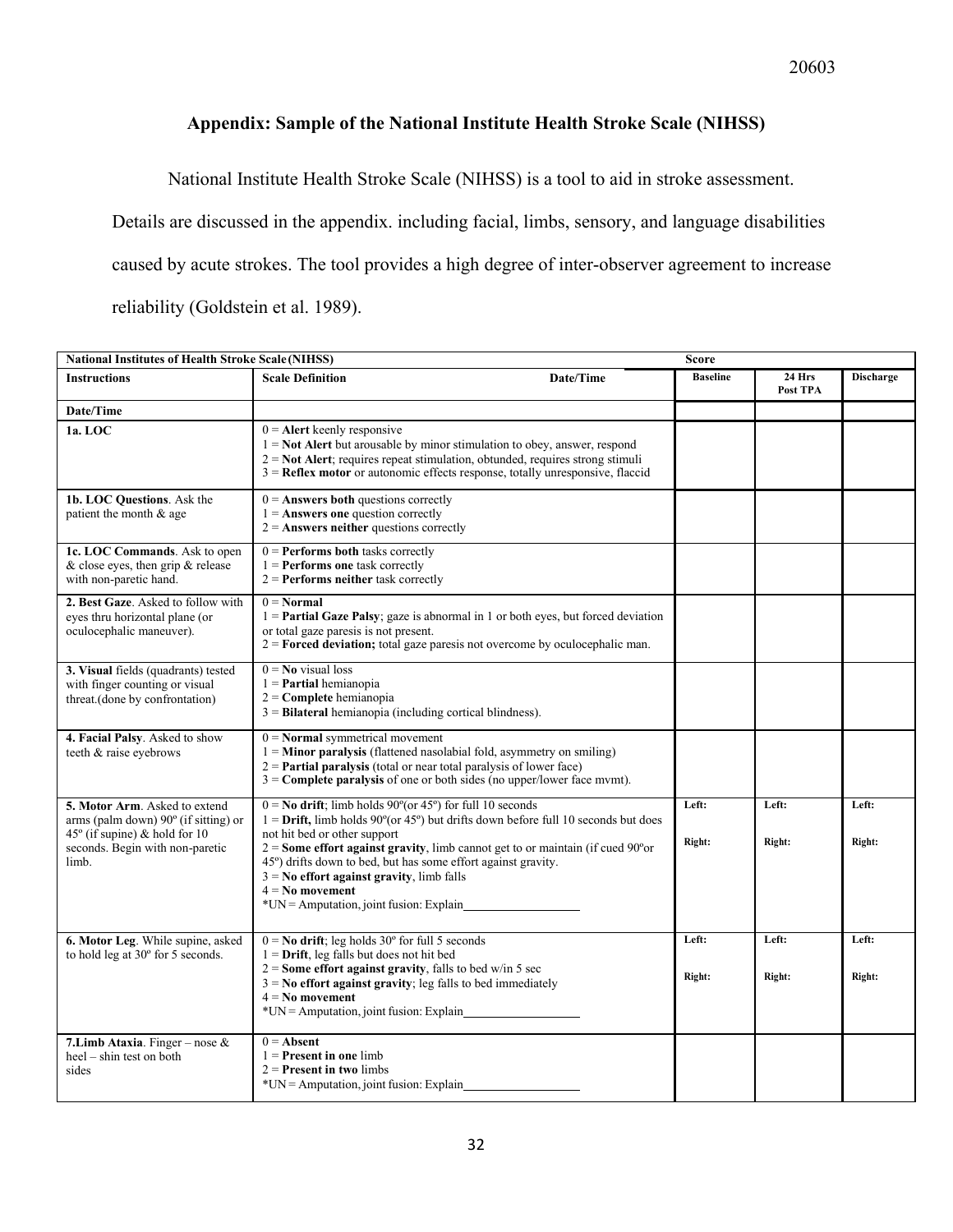| 8. Sensory. Sensation or grimace          | $0 = \textbf{Normal}$ , no sensory loss<br>$1 =$ <b>Mild/moderate</b> sensory loss; may be dulled/"Not as sharp" |                                                                                |  |  |  |
|-------------------------------------------|------------------------------------------------------------------------------------------------------------------|--------------------------------------------------------------------------------|--|--|--|
| to pin prick or withdrawal from           |                                                                                                                  |                                                                                |  |  |  |
| noxious stimuli to limbs in               |                                                                                                                  | $2 =$ Severe/total sensory loss; not aware of face/arm/leg being touched.      |  |  |  |
| obtunded or aphasic patient.              |                                                                                                                  |                                                                                |  |  |  |
|                                           |                                                                                                                  |                                                                                |  |  |  |
| <b>9. Best Language.</b> Describe what is | $0 = No$ aphasia, normal                                                                                         |                                                                                |  |  |  |
| happening in picture, name items          |                                                                                                                  | $1 =$ Mild / moderate aphasia; some loss of fluency / comprehension, without   |  |  |  |
| of figures, read list of sentences on     |                                                                                                                  | limitation of expression of ideas. (can identify what is happening in picture) |  |  |  |
| attached figures.                         |                                                                                                                  | $2 =$ <b>Severe aphasia</b> ; (cannot identify pictures)                       |  |  |  |
|                                           |                                                                                                                  | $3 =$ Mute; global aphasia; no usable speech; or auditory comprehension        |  |  |  |
|                                           |                                                                                                                  |                                                                                |  |  |  |
| 10.Dysarthria. Read or repeat             | $0 = \textbf{Normal}$ articulation                                                                               |                                                                                |  |  |  |
| words from list.                          | $1 =$ Mild / Moderate; slurs some words; understood w/some difficulty.                                           |                                                                                |  |  |  |
|                                           | $2 =$ Severe, so slurred as to be unintelligible; mute/anarthric                                                 |                                                                                |  |  |  |
|                                           | $*UN = Intubated$ or other physical barrier. Explain                                                             |                                                                                |  |  |  |
|                                           |                                                                                                                  |                                                                                |  |  |  |
| 11. Extinction & Inattention.             | $0 = No$ abnormality                                                                                             |                                                                                |  |  |  |
| Look at visual (from #3) and double       | $1 =$ Visual, tactile, auditory, spatial or personal inattention or extinction to                                |                                                                                |  |  |  |
| simultaneous tactile. Do both arms        | bilateral stimulation in one sensory modalities.                                                                 |                                                                                |  |  |  |
| $&$ legs.                                 | $2 =$ <b>Profound hemi-inattention</b> or inattention to more than one modality;                                 |                                                                                |  |  |  |
|                                           |                                                                                                                  |                                                                                |  |  |  |
|                                           | does not recognize own hand; orients to only one side of space.                                                  |                                                                                |  |  |  |
| $*UN =$ untestable<br><b>TOTAL SCORE</b>  |                                                                                                                  |                                                                                |  |  |  |
|                                           |                                                                                                                  |                                                                                |  |  |  |
| <b>Initials</b>                           |                                                                                                                  |                                                                                |  |  |  |
| <b>Physician or Nurse Signature</b>       |                                                                                                                  |                                                                                |  |  |  |
|                                           |                                                                                                                  |                                                                                |  |  |  |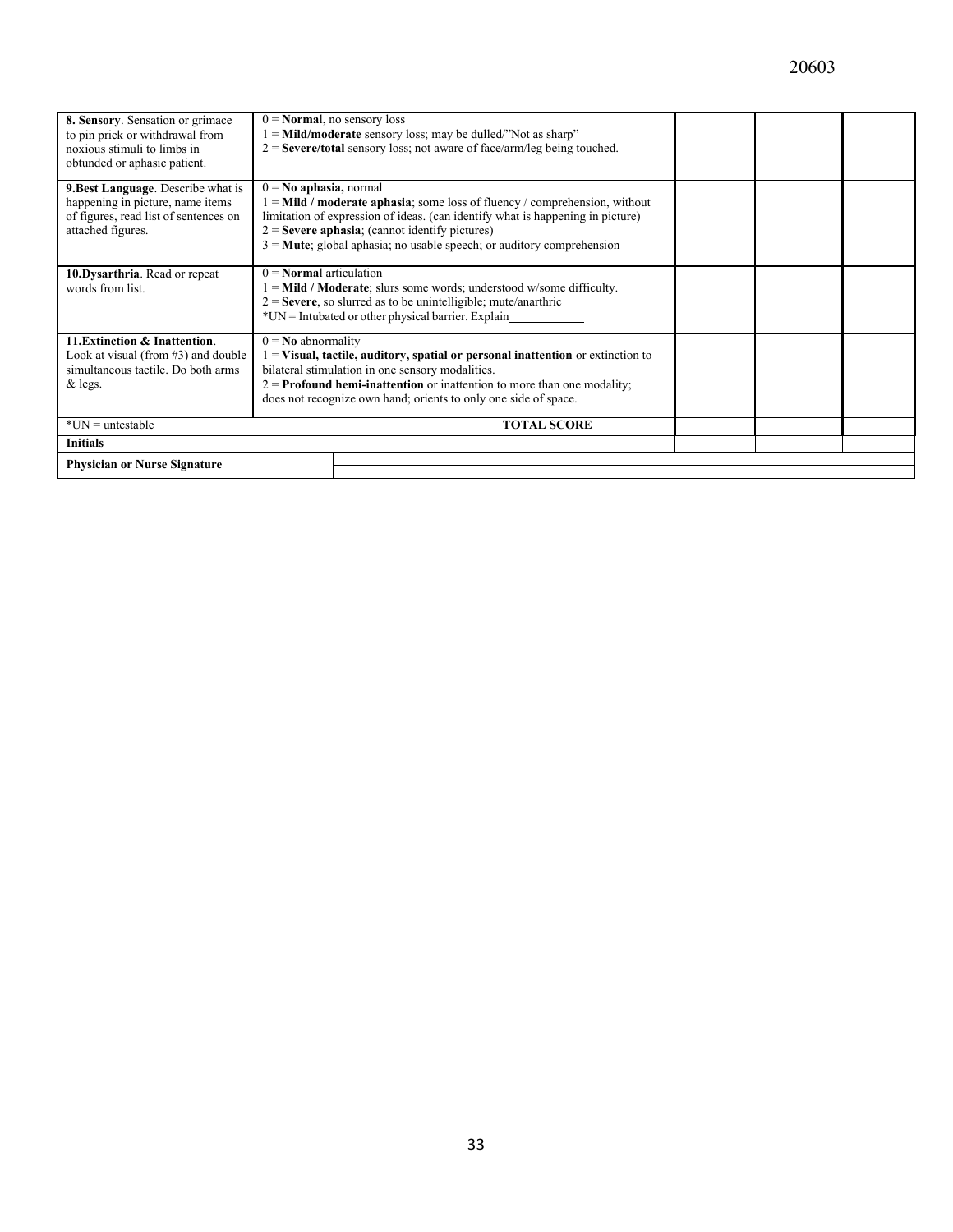## **List of Tables**

## **TABLE 1**

## **Thematic Analysis**

| <b>SAMPLE QUOTES</b>                                                 | <b>Emerging Themes</b>     |  |
|----------------------------------------------------------------------|----------------------------|--|
| "There's a less human touch to it, o the gut feeling like how when   | Need for Copresence        |  |
| you see a patient, "this doesn't feel right," versus over the phone, |                            |  |
| "I think this doesn't feel right." (Neurologist 7)                   |                            |  |
| "They [patients] know somebody is just looking at them for           | Uncertainty                |  |
| behind the camera, and yet they're being not able to ask the person  |                            |  |
| behind the camera things to reduce the anxiety of what's going       |                            |  |
| on." (Stroke Nurse 1)                                                |                            |  |
| "If you want to ask specific questions to the patient, we can't ask  | <b>Indirect Copresence</b> |  |
| directly so we can only go to the ED doctors and tell them what to   |                            |  |
| ask, and they need to ask the patient, and they need to report back  |                            |  |
| to us." Neurologist 6                                                |                            |  |
| A flicker of the eye, a little bit of incoordination between both    | <b>Extracting Cues</b>     |  |
| eyes, a tremor of the finger can be very informative. (Neurologist   |                            |  |
| 1)                                                                   |                            |  |
| "I can suggest based on my experience, but the patient situation is  | Retrospection              |  |
| not clear to me either." (Observation Note 22, Stroke Nurse)         |                            |  |
| "The aim of Telestroke is to give us as much situational awareness   | <b>Selective Attention</b> |  |
| as can be achieved with current technology." (Neurologist 1)         |                            |  |
| "Aggregating all the information I get from the radiologist, the     | Perspective Taking         |  |
| stroke nurse, and the doctor on the ground, I could make sense of    |                            |  |
| the situation."                                                      |                            |  |
| (Neurologist 2)                                                      |                            |  |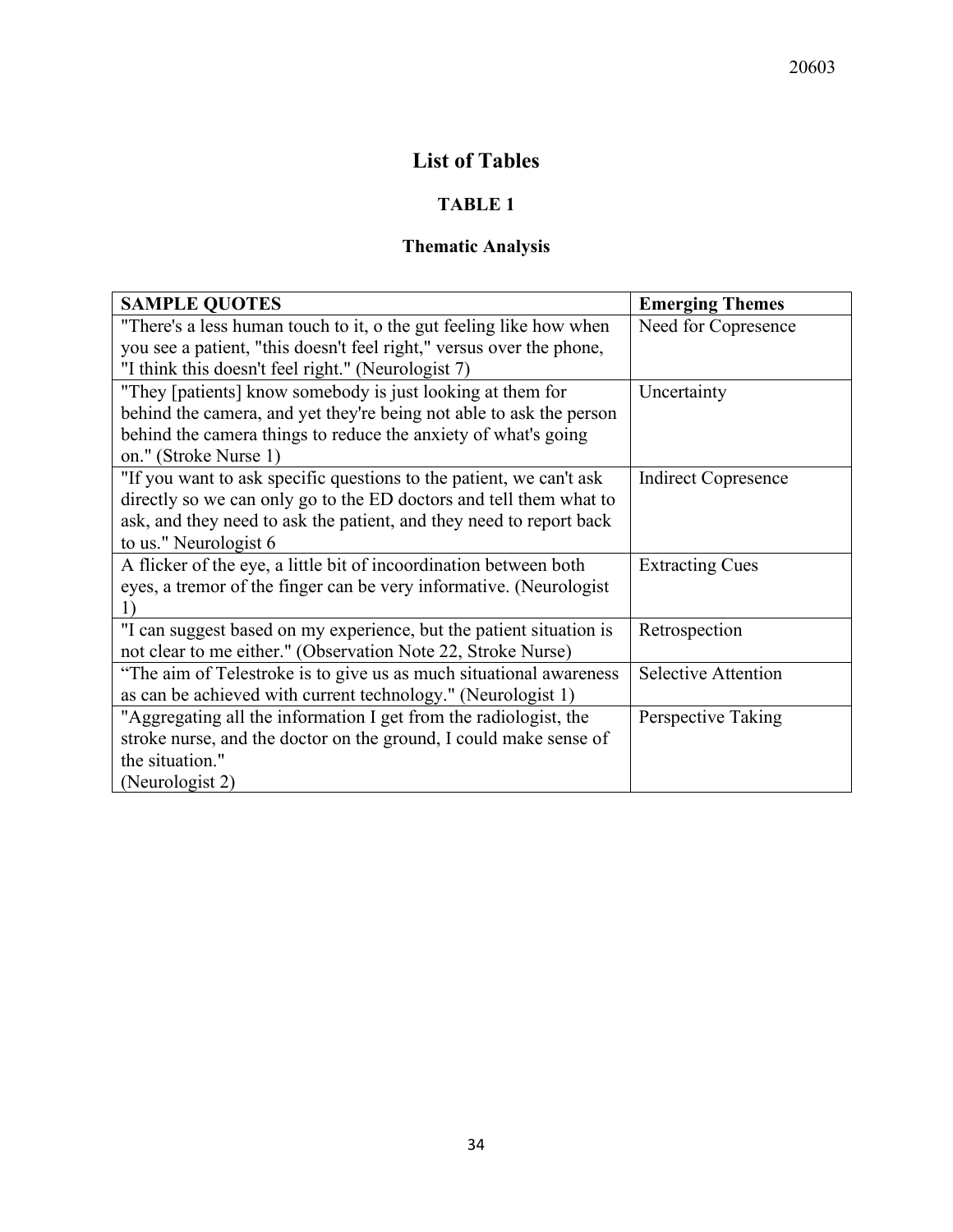## **TABLE 2**

## **Variations in Levels of Copresence across Telestroke Phases**

| <b>PHASES</b>            | <b>Interaction</b> | Communication<br><b>Medium</b> | <b>Criticality of</b><br>Copresence |
|--------------------------|--------------------|--------------------------------|-------------------------------------|
| Initial Assessment       | Neurologist-ER     | Verbal                         | Low                                 |
|                          | Doctors            |                                |                                     |
| Interpretation of        | Neurologist-ER     | Verbal                         | Low                                 |
| Clinical Data            | Doctors            |                                |                                     |
|                          | Neurologist-       | Verbal and Visual              | Conditional on Ambiguity            |
|                          | Radiologists       |                                |                                     |
| Teleconsultation         | Neurologist-ER     | Verbal                         | High                                |
|                          | Doctors and Stroke |                                |                                     |
|                          | <b>Nurses</b>      |                                |                                     |
|                          | Neurologists $-$   | Verbal and Visual              | High                                |
|                          | Patients           |                                |                                     |
| <b>Informed Decision</b> | Neurologists $-ER$ | Verbal                         | Conditional on Ambiguity            |
|                          | Doctors            |                                |                                     |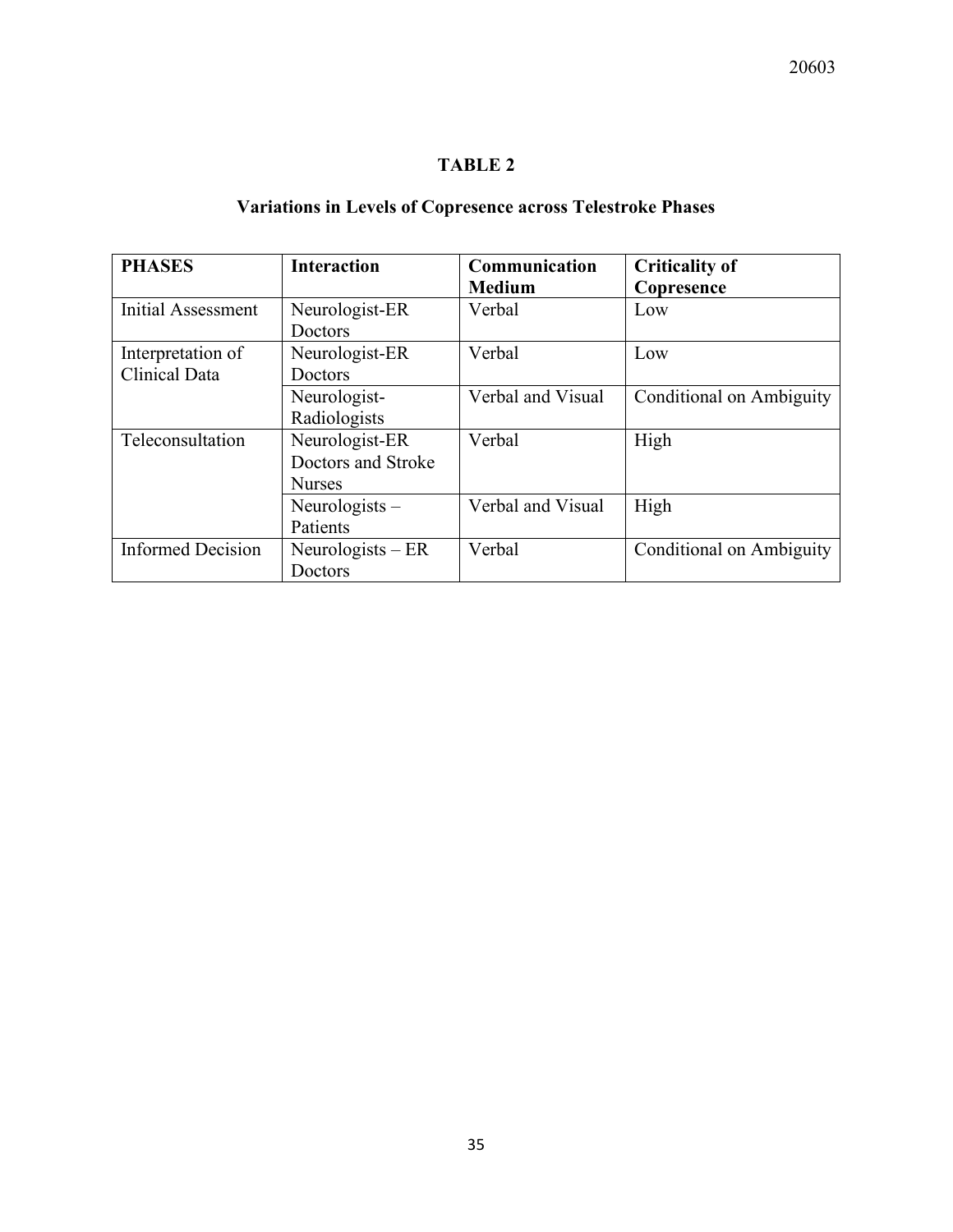## **List of Figures**

#### **FIGURE 1**

### **Phases of Telestroke and activities conducted by the actors at the hub and spokes**